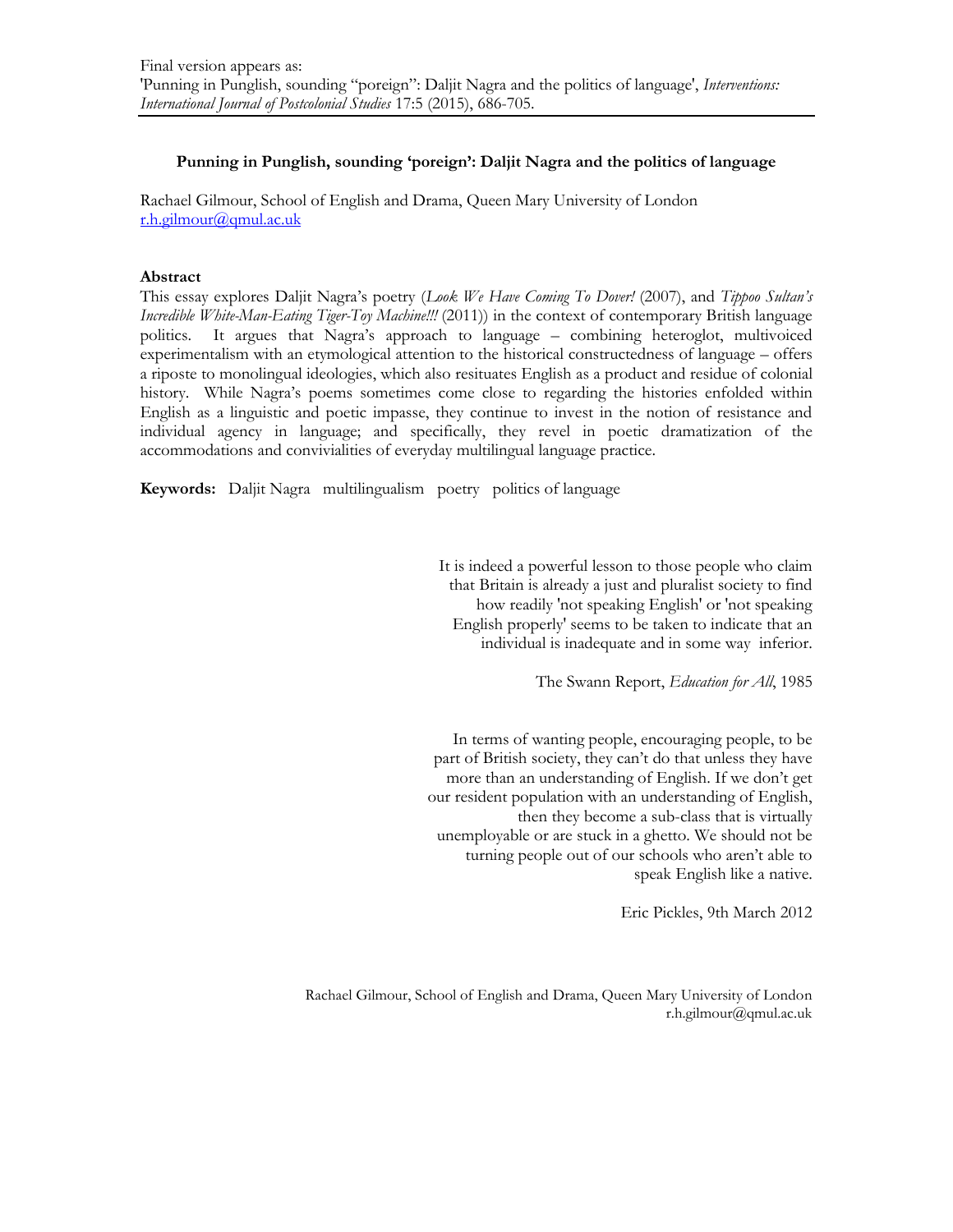Just for kicks I was well in with the English race, my skin matched the beef of their ruddy skin as one by one a walk-in sing-along of familiar faces from the lark-about days of school chucked back chunks of smoke to reveal their manhood, I shouldered the bulk as they broadened like brick houses to broadly take me in, we plundered up gulps of golden rounds for the great game, united at our local, we booed at the mounted screen – at the face of the anthem'd foreigner when we were at home. Then we chanted with heart and soul for God and Queen!

I was one of us, at ease, so long as I passed my voice into theirs -- I didn't *bud-bud ding-ding* on myself for dropping the asylum side to sign up for the bigger picture. I wasn't Black or Latin or managed by a turbaned ghost. No distant land forever with rights to my name... At an own goal, I pitched up, caught my mother on the screen, as keeper, in our net gloving the ball with lard, from the Mutiny, launching it into my hands, ticking, at the end of the day, as I walked alone to my wife -- outside on a sideline of frost, kicking off:

> *D-d-doze err shrubby peeepalll... !!! D-d-deyy sprayyy all um ourrr valll... !!! Venn hmmm veee g-go bbackkk... !!! Lookk lookk ju nott British ju rrr blackkk... !!!*

Daljit Nagra, 'The Man Who Would Be English!'

In March 2012, The British Government's Communities Secretary, Eric Pickles, announced the launch of a new 'integration strategy', 'encouraging' people from ethnic minority communities to speak English 'like a native'. Pickles' pronouncement was couched in a liberal language of inclusion and opportunity; yet his invocation of a 'sub-class', 'unemployable or [...] stuck in a ghetto', resonated uncomfortably – implying minority communities' culpability for their own exclusion, but also how arguments about language often refract, or otherwise make speakable, ideas about race, class, and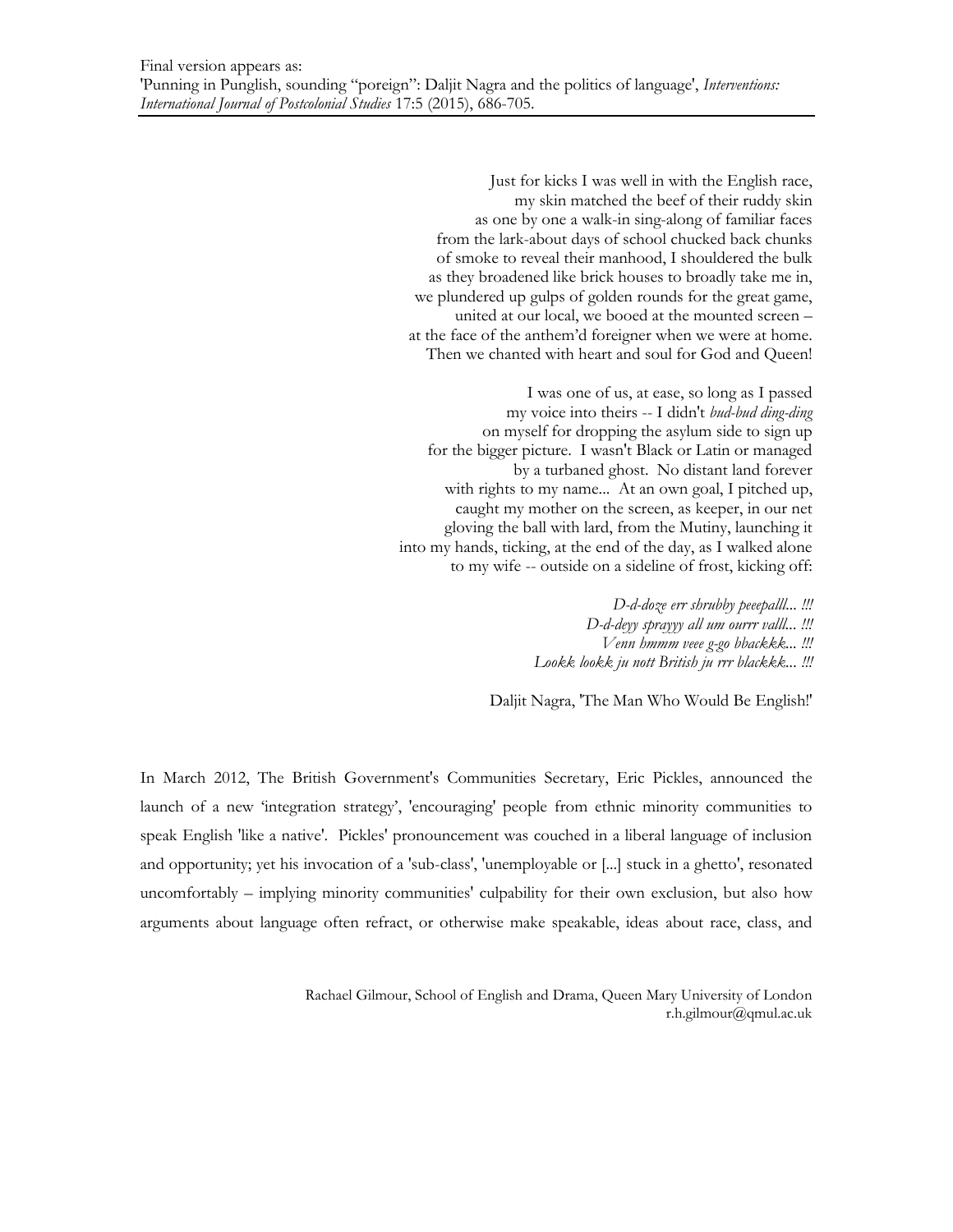national belonging. Indeed, the initiative may have been new, yet Pickles' announcement sounded strangely familiar, drawn as it was from an established British political lexicon associating 'other' languages -- and specifically, South Asian languages -- with a range of social ills, including 'civil disorder, school underachievement, social segregation, societal burden, isolation, unhappy marriage, poor employment prospects, mental health difficulties, lack of social mobility, and threat to democracy, citizenship and nationhood' (Blackledge 2005: vii).

The lost, monolingual Britain sometimes nostalgically invoked in reactionary pronouncements on language and nationhood is, of course, a chimera. Nevertheless, over the past half century or so, the impact of immigration from Britain's former colonies and elsewhere has increased Britain's linguistic diversity enormously, particularly in urban areas: over 300 languages are currently spoken in greater London alone (Benedictus 2005). British multilingualism, a fact of contemporary life, is also the site of a set of ongoing political and cultural arguments: variously interpreted as a sign of multicultural vivacity, or a threat to be guarded against. None of this is new. The 1985 Swann Report, *Education for All*, highlighted the stigma and racism attached to minority languages in the state education system of 1980s Britain, how languages other than English were taken as markers of inferiority. At the same time, the Swann Report was also a different kind of milestone in British language politics, sounding 'the death knell' for multilingualism in the classroom by recommending that community languages should not be maintained in mainstream schools (Swann 1985; Alladina 1989: 58-9).

Arguments about language hit the headlines periodically: in stories about language mixing (as for example in the often-cited emergence of 'Hinglish' in British cities), in furores over the cost to British taxpayers of interpreter services, or debates over bilingual street signage (Blackledge 2002). Each reveals much about how language politics have helped to shape, and continue to shape, divergent notions of national belonging. When the Office for National Statistics released the most recent census results in January 2013, the multilingual story they told was, for a section of the British press, a story about the English language under threat, multilingualism connected to a willful refusal to

Rachael Gilmour, School of English and Drama, Queen Mary University of London r.h.gilmour@qmul.ac.uk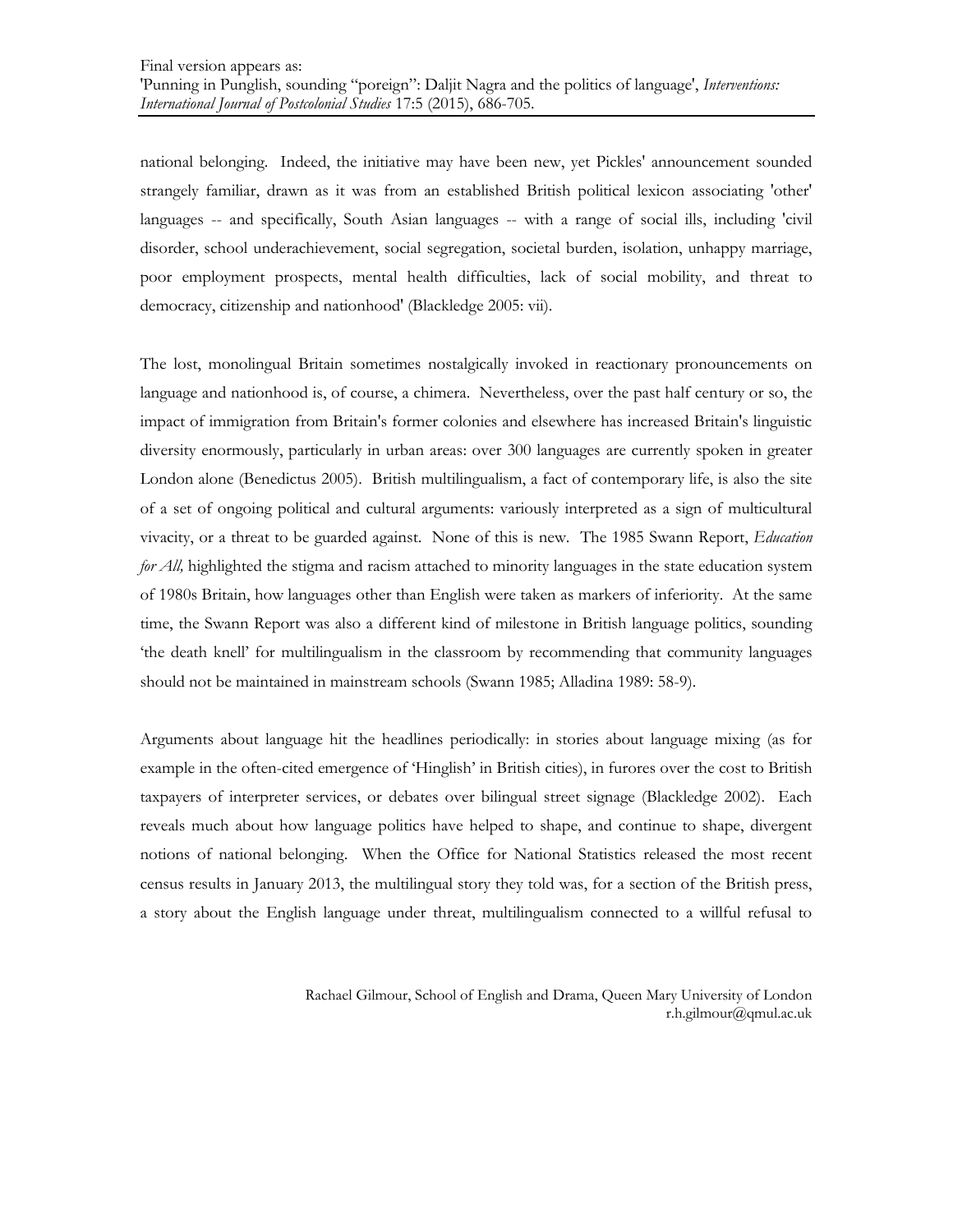integrate. The *Daily Express* ran with the headline 'Migrants Shun the English Language' (O'Grady 2013), while *The Sun* led with 'English is a second language for 40% in parts of Britain', and went on with the *non sequitur*: 'it's hard not to conclude that many migrants have no interest in learning English because they simply don't want to integrate' (Wilson 2013). This is a fairly common refrain. Indeed, despite the call, in the Parekh Report (2000), for Britain to be declared a multicultural society, it is remarkable how far monolingual ideology continues to hold sway. English is, importantly, a prerequisite for British citizenship: language testing has been extended and intensified in each new iteration of citizenship legislation over the past few decades. As Adrian Blackledge makes clear, it was in a context of growing stigmatization of South Asian languages in Britain following the riots in Oldham, Bradford and Leeds in 2001 that the British Parliament passed the 2002 *Nationality, Asylum and Immigration Act*, which extended compulsory English language testing as a condition of citizenship across the board, to include the spouses of existing British nationals (Blackledge 2005).<sup>1</sup> In late 2010, this Parliament went further, making proof of English language proficiency a condition for granting entry visas to the partners of British nationals (UKBA 2010). Burgeoning multilingualism notwithstanding, English continues to be widely regarded not just as the sole language of wider communication, but as the guarantor of culture, education, social cohesion, economic advancement, and moral order.

That the poet Daljit Nagra should prove an astringent observer of language politics in Britain is perhaps not surprising. Born in London to Punjabi Indian parents, Nagra grew up in Yiewsley, near Heathrow Airport, on the outskirts of London, before moving to Sheffield in his teens (Chambers 2010: 87). Punjabi was the language of home (Nagra speaks Punjabi but does not write it (Barkham 2007)), while English was the language of school, the public sphere, literary culture, and wider communication. Nagra grew up in the 1970s and 80s – a period in which South Asian languages were stigmatized in the British media and the mainstream education system, while racist mimicry of South Asian Englishes was a staple of prime time comedy. TV comedians like Jim Davidson were renowned for their performance of black and Asian 'characters', while the London Weekend

Rachael Gilmour, School of English and Drama, Queen Mary University of London r.h.gilmour@qmul.ac.uk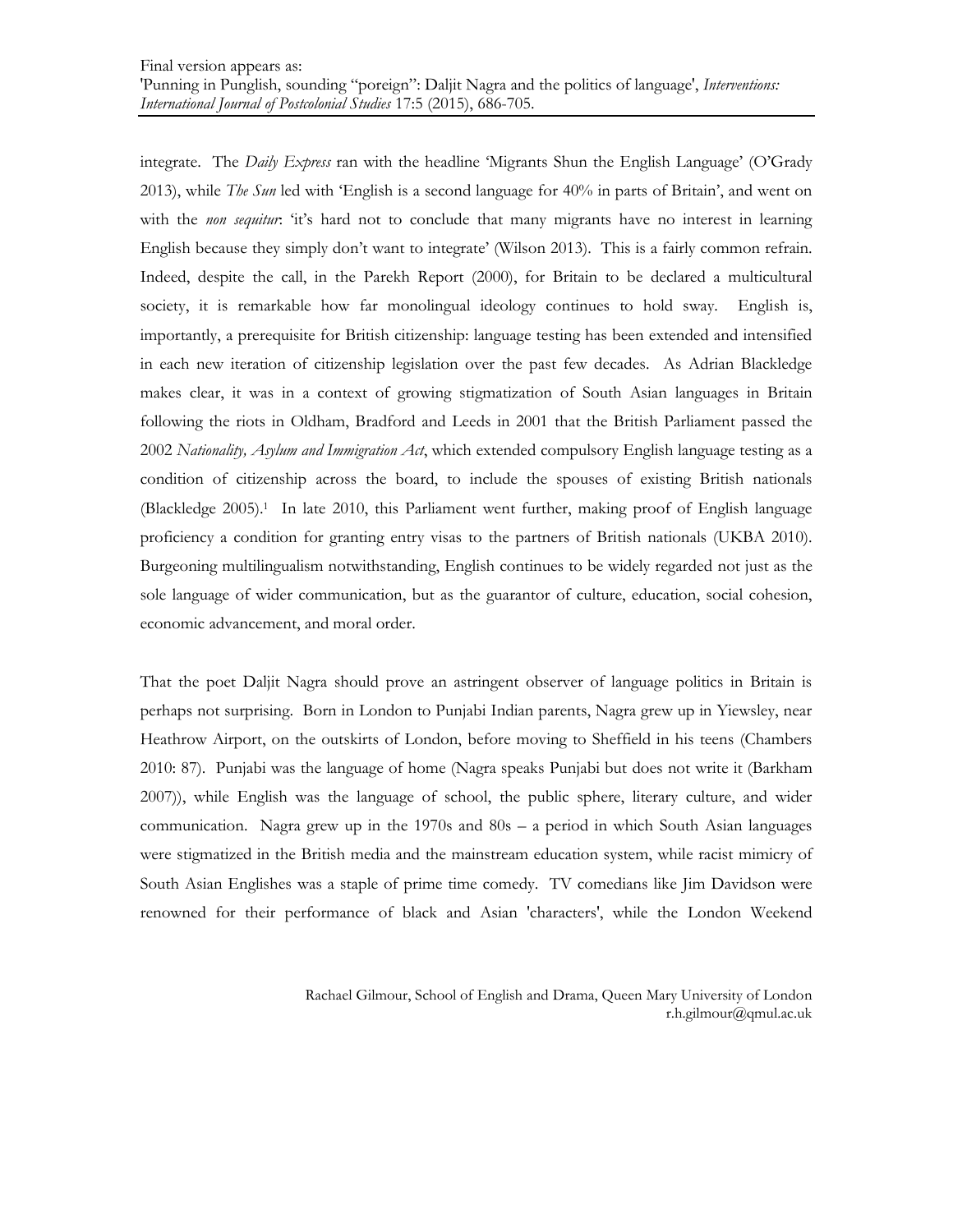Television sitcom 'Mind Your Language' (1977-86) relied for laughs on the malapropisms of an adult education class of predominantly South Asian learners of English. British comedian Peter Sellers' mimicry of South Asian Englishes in films like 'The Millionairess' (1960) and 'The Party' (1968), meanwhile, is so notorious that the British Asian BBC radio and TV comedy series 'Goodness Gracious Me!' (1996-8; 1998-2001), its title taken from the Sellers song of the same name, started out as a stage show called 'Peter Sellers is Dead!'. Of the relationship between his poetry and this kind of mimicry, Nagra has said:

> In terms of performance, I wanted to reference the racist television programming I grew up watching. The accent I use when I read is not supposed to be an authentic, representative Indian accent, but an attempt to enrich and reclaim those flat, onedimensional Peter Sellers-type characters, so there's a backwards and forwards trajectory (Chambers 2010: 92).

This 'backwards and forwards trajectory' gestures to a complex language politics, in which 'reclamation' takes place alongside and through avowedly *inauthentic* poetic voices; and which are – perhaps even more riskily – connected to, rather than entirely distinct from, those of Sellers *et al*. For while Nagra's poetry works to reclaim South Asian Englishes from the stigmas of linguistic racism, it is often haunted by that racism -- as in the *'bud bud ding ding'* of 'The Man Who Would Be English!'*.*  It will be the work of this essay to unpick some of the complexities enfolded within this perspective on language and voice: where resistance and complicity shade into each other, what pasts play out in the present moment of utterance, where the poet's word is both his and not. Along with my opening epigraphs, Arvind Mandair's revealing account of his own upbringing in Britain in the 1980s also serves as a touchstone here – reflecting both the racial politics at work in the drive to cultural and linguistic assimilation, and the for him inescapable 'backwards and forwards' with longer, disavowed histories:

> It was something that happened to you at school, necessitating for one's survival either a multiple-consciousness of oneself as South Asian, nonwhite, *and* British, or a form of alienation: either South Asian/nonwhite *or* British. In hindsight, the ways in which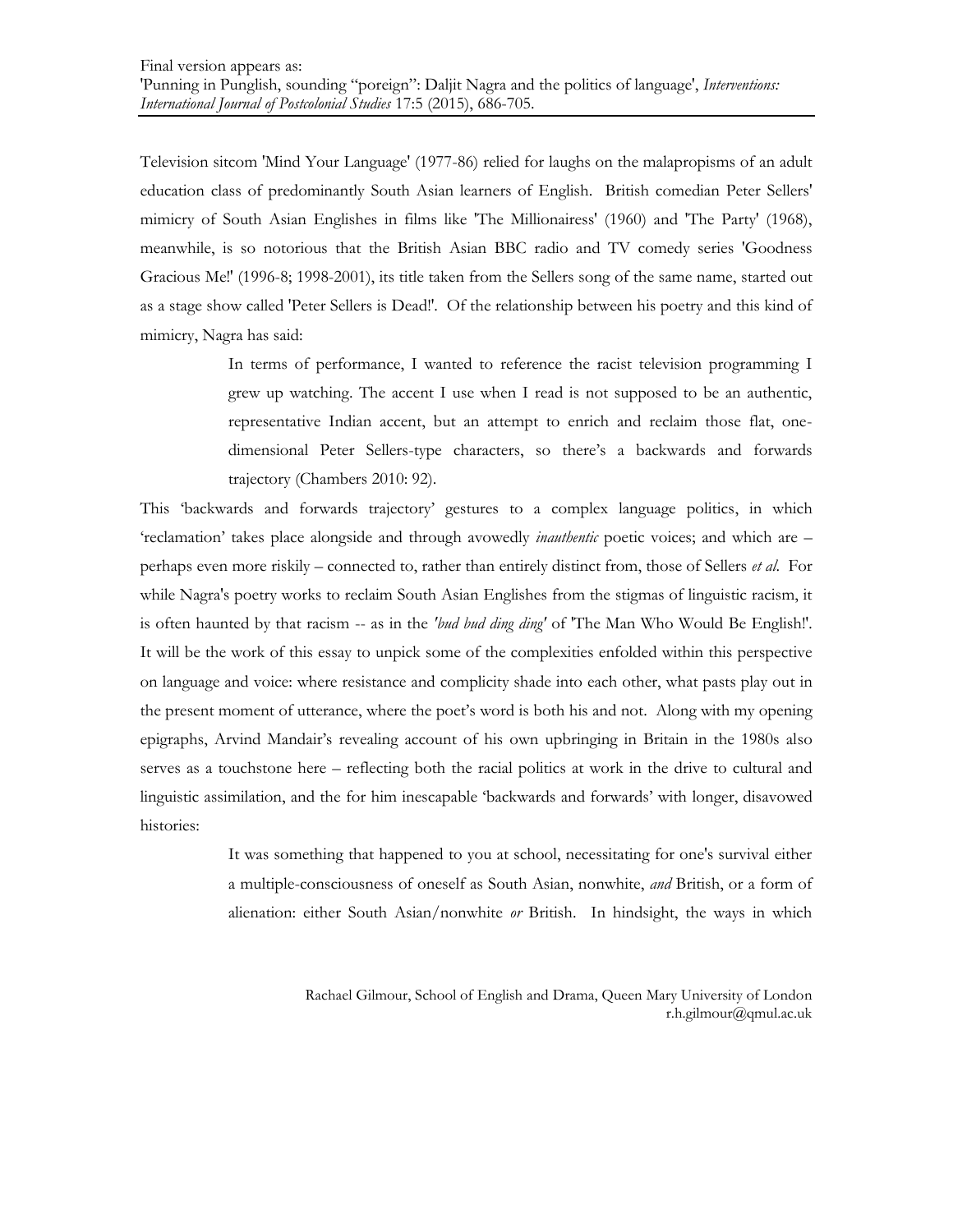these complex identifications were negotiated in the school system more than in any other place, including most of all the acquisition and politics of English enunciation, with or without accents and inflections of all sorts, cannot but make one think of a similar scenario that would have been taking place in the so-called Anglo-Vernacular schools in late nineteenth-century colonial India. (Mandair 2009: 21)

Against the stigmas of racist mockery, Nagra reclaims Punjabi Englishes as complex, creative media for poetry; and he asserts them as languages of contemporary Britain. His 2007 collection, *Look We Have Coming to Dover!*, includes a kaleidoscopic cast of poetic personae, predominantly working-class Indian Punjabi Sikhs. While often engaging with English and Anglo-Irish poetic traditions in terms of form, intertext, and allusion, Nagra's poetic 'voices' range from middle-class varieties of 'standard English' to urban vernaculars, to highly stylized phonological representations of various kinds of Punjabi Englishes. Some poems code-switch between English and Punjabi, while others dramatize their own self-translation in which varieties of English are made to stand in for varieties of Punjabi. Thus, the poems subvert notions of both a stable 'language' and a homogeneous 'speech community', instead tracing the complex interplay, variation, flux, and conflict between languages and speech forms, discontinuous across context, caste and class, gender and generation. In 'The Man Who Would be English!', for example, the speaker's would-be assimilationist English is disrupted by the orthographically marked, code-switching Punjabi English of his wife; while in 'The Furtherance of Mr Bulram's Education', the Anglophile English teacher Bulram is full of disdain for the workingclass Punjabi 'onion-breath Calibans' next door, whose desire is for 'Queen's / quick 'shop-keeper' English!!!' (Nagra 2007: 38).

Nagra finds all kinds of poetic latitude in the interplay between English and Punjabi, creating linguistic forms which may be ambiguous, unsettling, generous, or generative. In the title of 'Look We Have Coming To Dover!', for example, he uses the mismatch between English and Punjabi tense formations to create an uncertain slippage between past, present and future time. Referencing

Rachael Gilmour, School of English and Drama, Queen Mary University of London r.h.gilmour@qmul.ac.uk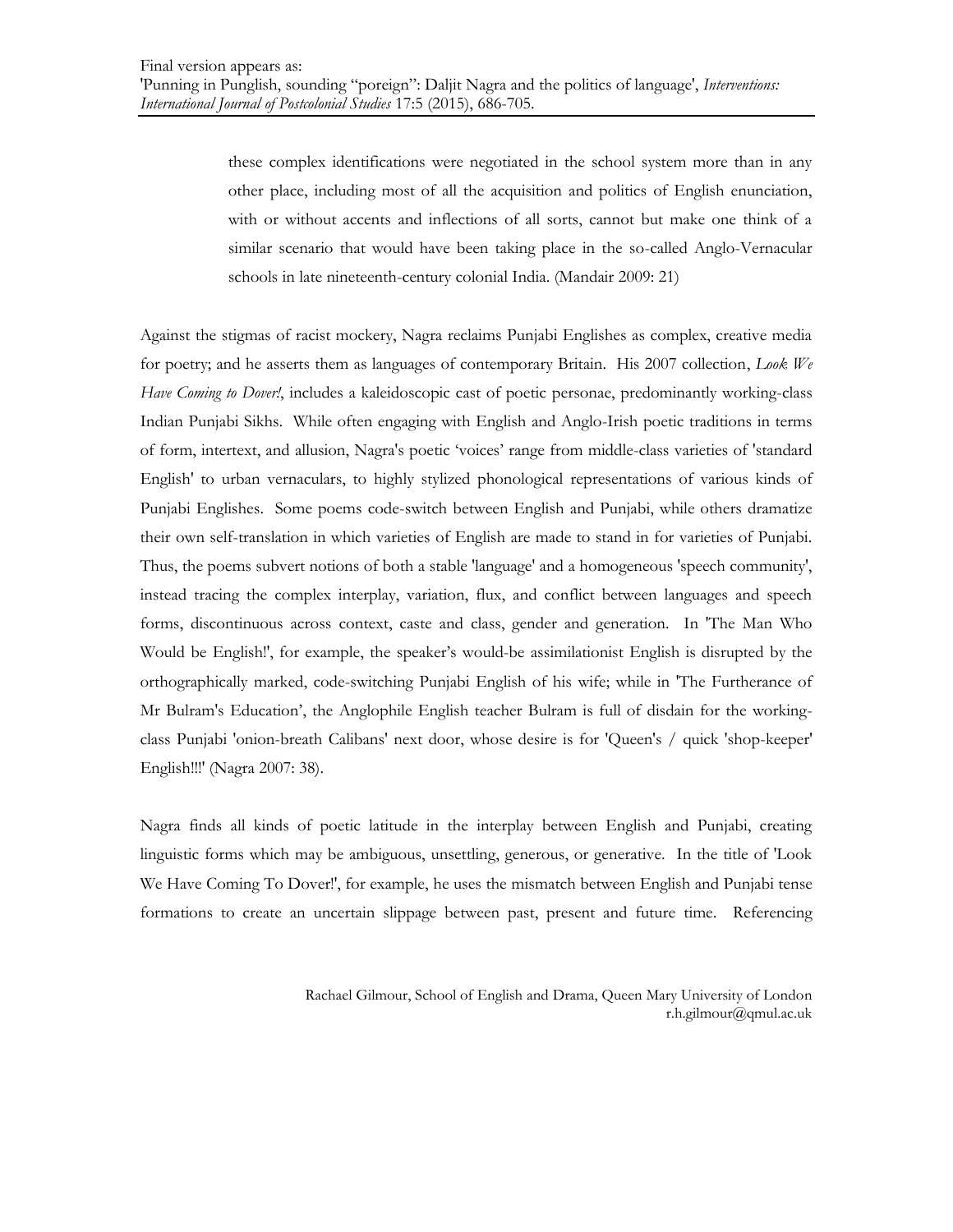'Dover Beach', Nagra deploys this alternate, disjunct temporality to reroute Arnold's Victorian lament of imperiled Englishness onto an imaginative terrain which splices past, present and future narratives of immigrant arrival. Here and elsewhere, such collisions are profoundly productive, forging new meanings out of the disruptive interplay between linguistic systems. Yet the collision between languages may also be the site of loss, and Nagra's poems also dwell on the intergenerational effects of language stigmatization and attrition. In 'In A White Town', the narrator is ashamed of his mother's 'illiterate body', while she 'duck[s] at my stuttered Punjabi / laughing', and the son realises all too late what is lost in this transit:

Nowadays, when I visit, when she hovers upward, hobbling towards me to kiss my forehead as she once used to, I wish I could fall forward. (Nagra 2007: 18-19)

In 'The Man Who Would Be English!', we find the poem's would-be assimilationist narrator watching the football in the pub, eager to belong with the 'familiar faces / from the lark-about days of school' as they cheer on the English national side – sporting loyalty a metonym for national belonging evoking Norman Tebbit's famous 'cricket test'. The speaker's strained Estuary slang is both evocative and awkward: 'Just for kicks I was well in with the English race'. To speak this English is to 'pass my voice into theirs'; an act both of mimicry and of attempted linguistic and racial 'passing'. Yet this is a transient, and ambivalent, moment of acceptance, achieved only by an act of willed amnesia: forgetting both the difficult truth behind the 'lark-about days of school' (from which the phrase *'bud bud ding ding*' surely resonates), and the 'distant land forever / with rights to my name'. As the narrator works at his deliberate forgetting, his efforts are undone by the multiple, enfolded histories which surge through the poem, revealing the covert imbrications of language and race in the imagining of Englishness. Caught in unsteady identification between 'us' and 'them', he internalizes and reiterates the racist playground mimicry of *'bud bud ding ding*' in order to lay claim to a language whose contemporary relationship with British xenophobia is replayed in the word 'asylum': that sign central to what Paul Gilroy calls the 'quietly racialized code' (2002: xxxv) of contemporary discourses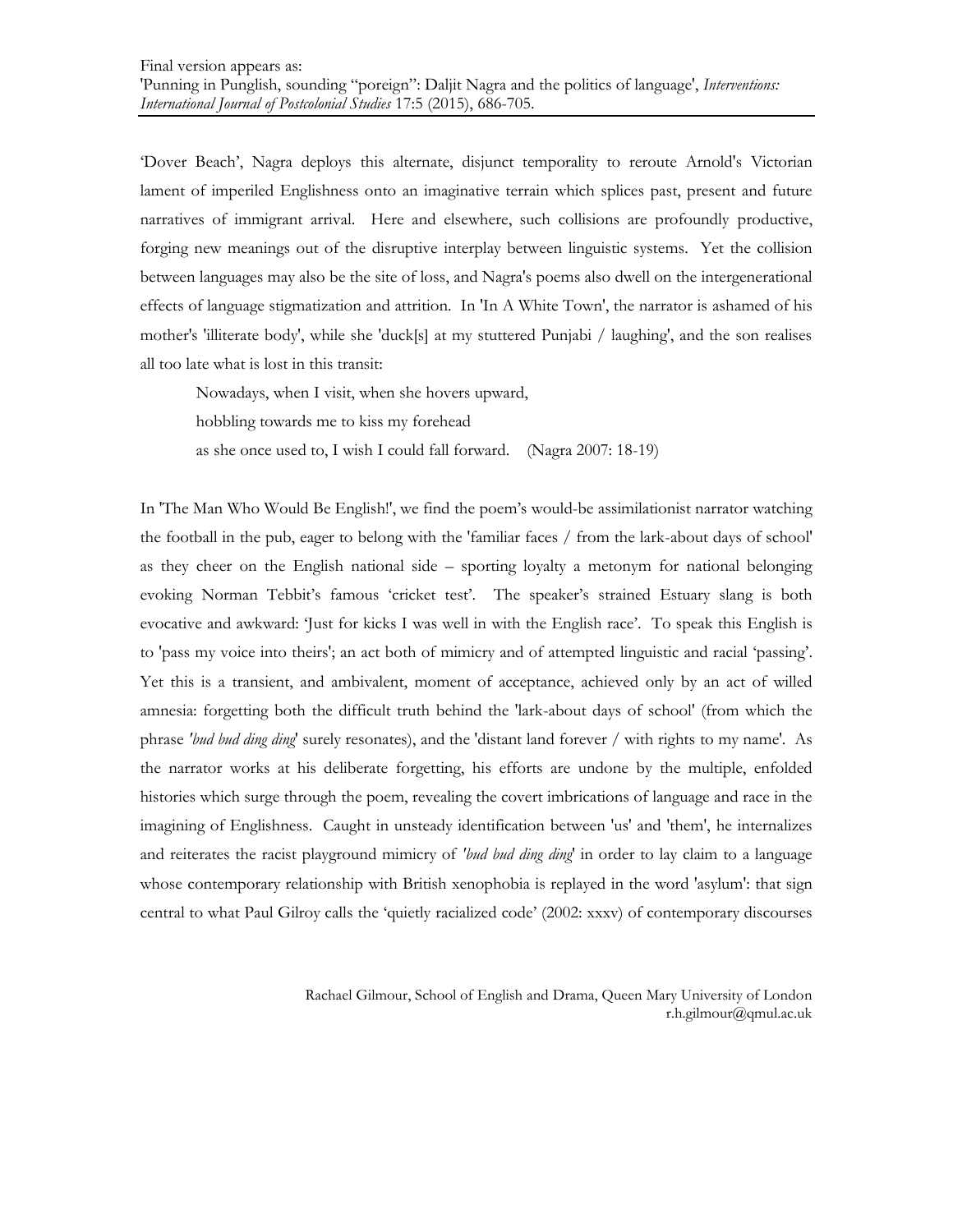on immigration, signifying both a safe haven, and a pejorative insult to those who would seek it. Indeed, the multiple betrayals and self-betrayals involved in 'pass[ing] my voice into theirs' threaten to engulf the poem. The history of the empire cannot be evaded: in a hallucinatory moment, the narrator sees his own mother on the TV screen, 'gloving the ball with lard, from the Mutiny', pointing out how his attempt at escaping history is just another 'own goal'. Meanwhile, the attempt at linguistic 'passing' cannot erase the presence of his wife 'on the sidelines'. On the one hand, she is the kind of proletarian, subcontinental spouse legislated against in the 2002 *Nationality, Asylum and Immigration Act*, required to demonstrate 'sufficient knowledge' of English before she might qualify for British citizenship, representing the disavowed, unassimilable linguistic 'other' of his claim on Englishness. On the other, the italicized association between her words and the '*bud bud ding ding'* of the previous stanza, as well as the exaggerated orthographic markedness of her Punjabi-inflected, code-switching speech, invite us to ask whether this is 'her' voice we are hearing, or the narrator's racist mimicry of his own wife. Finally, in an ironic spin on the notion of English as guarantor of national belonging, she is learning the language from the racist graffiti sprayed on her wall; and she has her own comment to make on questions of language, race, and belonging: *'Lookk lookk ju nott British ju rrr blackkk... !!!*'

The poem exposes and worries at the disavowed politics of race which underlie the notion of 'speaking English like a native', and it is in this context that it addresses the risks, the compromises, the complicities involved in adopting a particular 'voice'. Nagra's ambivalent orientation to English combines a playful experimentalism with a focus on language in history, and on language as the site where enfolded histories play out. He defines himself, though not without reservation, as 'an English poet' (Chambers 2010: 91); yet it is also important to note how his assaults on the mythic constructions of English as unitary language are shadowed by the brutal histories of ethnolinguistic nationalisms in South Asia. In the poem 'The Punjab', for example, the contested history of the region plays out in inter- and intralingual conflict between multiple, diasporic voices: 'Yoo say 'Púnjab' vee say Punjaaab' (Nagra 2011: 34). Across Nagra's poetry, the enfolded histories of India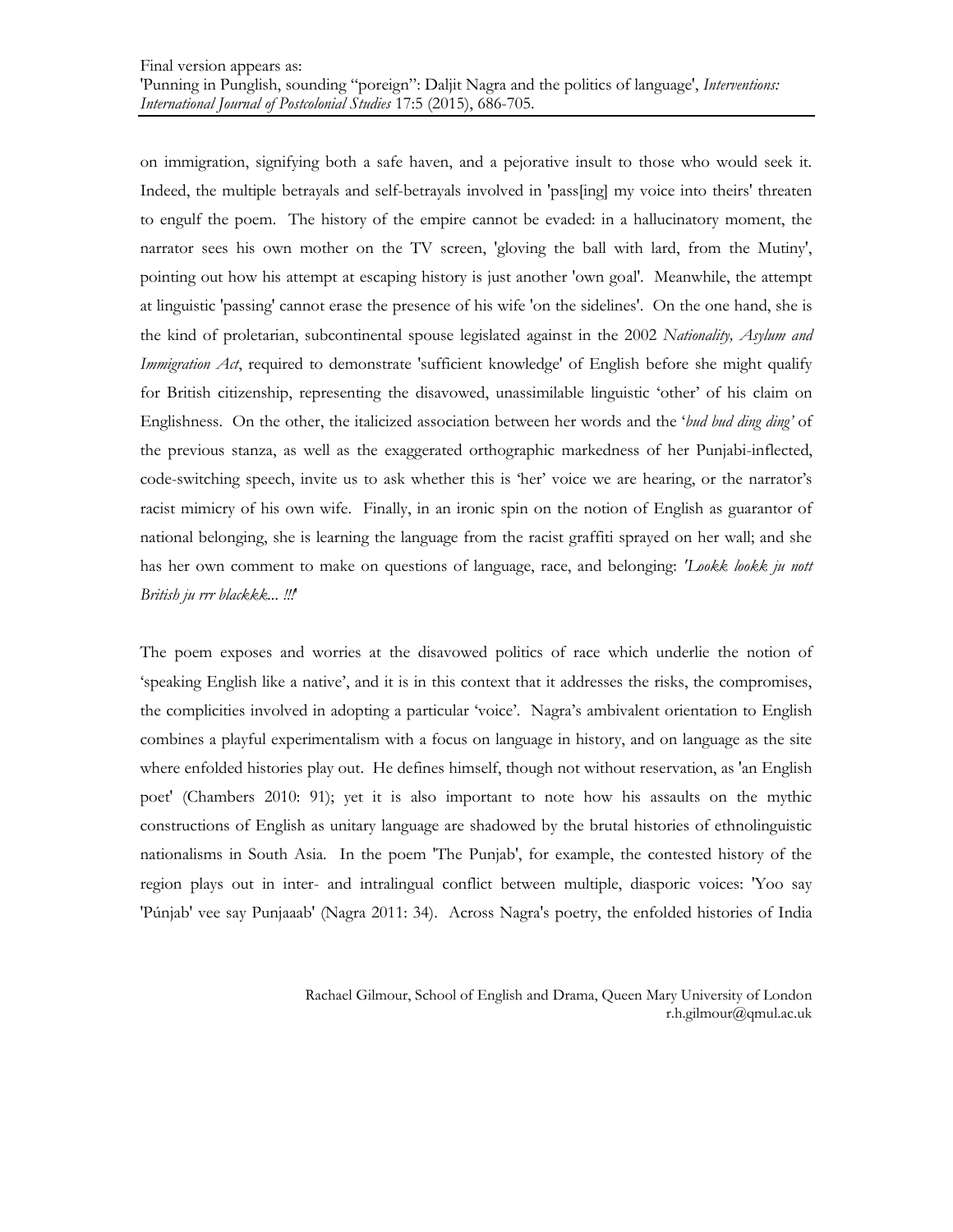and Britain, as well as the resonances and repetitions between past and present, reflect mutually upon one another; offering, together, a fine-textured reflection of the dangers and brutalities, as well as the absurdities, inherent in monolingual ideologies. Yet it is English which is his central concern – in particular, how the English language, and the contemporary British multilingualism against which it is often antagonistically pitted, are both products of a shared colonial and imperial history. In 'The Gob-Smacking Taste of Mine Inheritance', xenophobic Brit and immigrant 'Punjabi shop-wallah' are locked together in a shared Larkinian inheritance of misery handed down through the empire, their 'battle for turf' an analogue of the poet's struggles over his own 'inheritance' of 'the English line', 'franchised' through the empire. As 'native poet' – with all the ambivalence conjured by that phrase's double meaning – his claim to ownership is an uncertain one, his task to 'graft my Heathen-word on our old soil'. Yet the poem's conclusion is emphatically assertive, making of shared history a claim to shared ownership: 'Henceforth the stock of the store is the fruit of a mutual realm!' (Nagra 2011: 6).

The glossary to Nagra's second collection makes just such an assertion of historical interconnectedness, revealed through the workings of language. The title, 'Bolly Bhaji', is a play on the Punjabi term 'baar di boli' ((ਬਾਹਰ ਦੀ ਬੋਲੀ, بولی دی به ابر بابر) approximately: 'language from the

outside'), referring to the mixed, diasporic varieties of Punjabi spoken in Britain, characterized by grammatical influence and lexical borrowing from English. 'Bhaji', meanwhile, is a 19<sup>th</sup>-century loanword into English from Hindi, so thoroughly domesticated as to need no gloss. Neither English nor Punjabi, the 'Bolly Bhaji' points out by its title alone, can be conceived of as stable, pristine, or pure. Theirs is a shared history of language contact, mixing and borrowing, between Britain and South Asia, which persists into the present; a history invoked in the glossary's omnivorous entries, which encompass references to Yule and Burnell's 1886 colonial Anglo-Indian glossary *Hobson-Jobson*, alongside 'Yorkshire Punjabi'. But the 'Bolly Bhaji', reveling as it does in linguistic mélange, is no anodyne celebration of easy linguistic inclusivity. 'Bhaji' may appear at first sight as innocuous as the closely related chicken tikka masala – the favourite dish of the English, as we are so often told; a cosy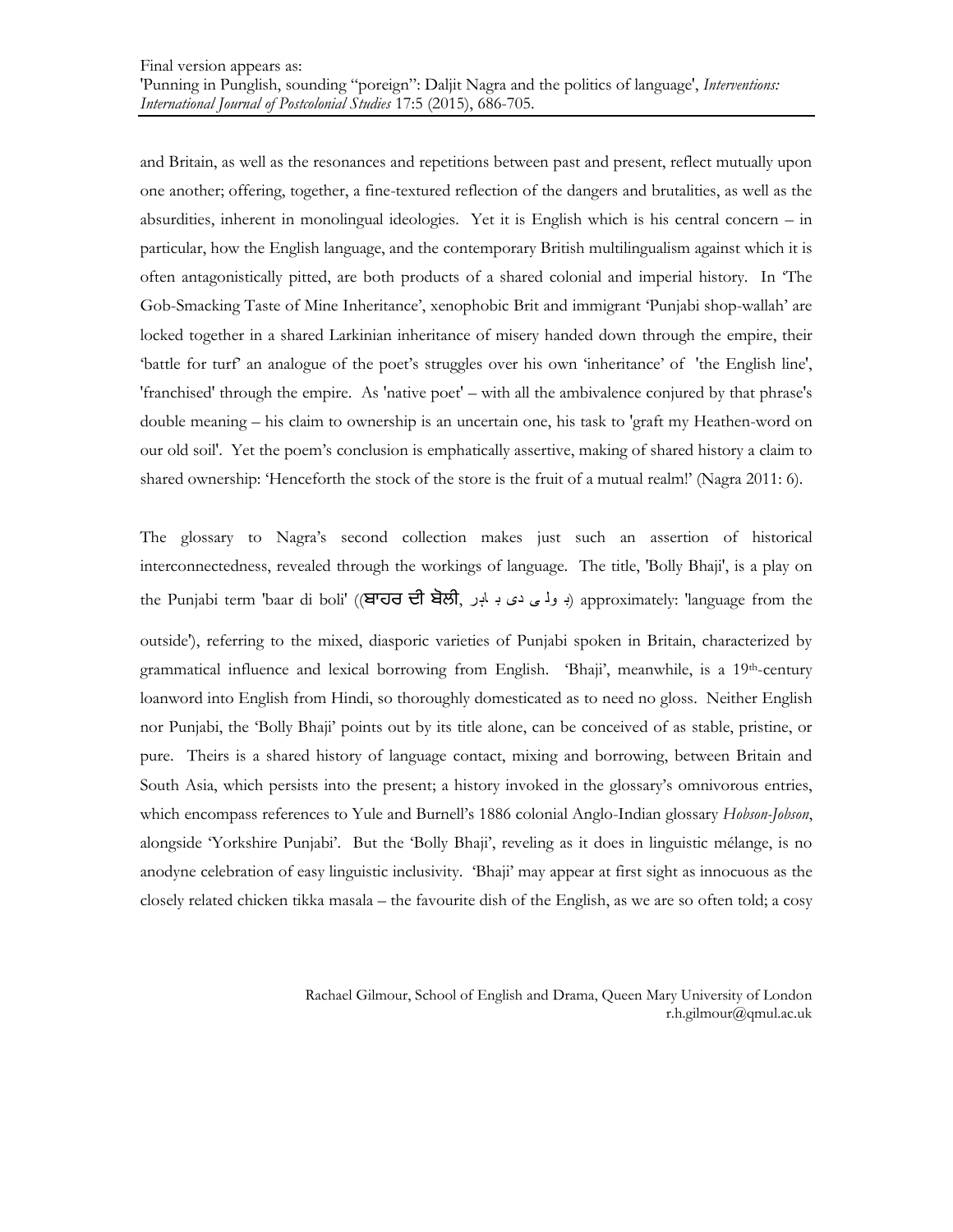exemplar of the inclusiveness of English in an age of multiculturalism. Yet Nagra's glossary, with its invocation of Yule and Burnell's *Hobson-Jobson*, restores to it its imperial illocutionary force. 2

*Hobson-Jobson* is an important touchstone for this, Nagra's second collection – a collection which even gives the colonial glossary a poetic speaking voice, in the poem 'This Be The Pukka Verse'. Published in 1886, *Hobson-Jobson* is a compendious glossary of the language spoken by the British in 18th- and 19th-century India, incorporating borrowings from languages across South Asia and elsewhere; and making of this mixed language, 'Anglo-Indian', a defining feature of a particular mode of British colonial identity. It is notable for its delight in language, and in the sounds of words; this was an argument made emphatically by Nagra himself, when he presented a radio programme on *Hobson-Jobson* for the BBC (Nagra 2012). In this sense, as a text which revels in linguistic impropriety as a source of pleasure and creative possibility, *Hobson-Jobson* offers itself up as a model of multilingual poetics. Yet it also, and equally importantly, reveals a kind of language mixing which is anything but innocent – lexical borrowing in the service of, and as metonym for, colonial power. And at the same time, *Hobson-Jobson* is also a fascinatingly anxious text: it worries at the slipperiness of language and the mutability of signs; it reveals, while trying to evade, imagined connections between linguistic and racial hybridity; and it asks itself over and again what the processes of language mixing have to say about the nature of English, and English national identity. Something of this anxiety can be seen in one of its most well-known passages, considering the long-standing impact of Indian languages on the domestic properties of English:

> Words of Indian origin have been insinuating themselves into English ever since the end of the reign of Elizabeth and the beginning of that of King James, when such terms as calico, chintz, and gingham had already effected a lodgement in English warehouses and shops, and were lying in wait for entrance into English literature. (Yule and Burnell 1886)

The 'Bolly Bhaji''s playful multilingualism – like Yule and Burnell's *Hobson-Jobson* – undermines the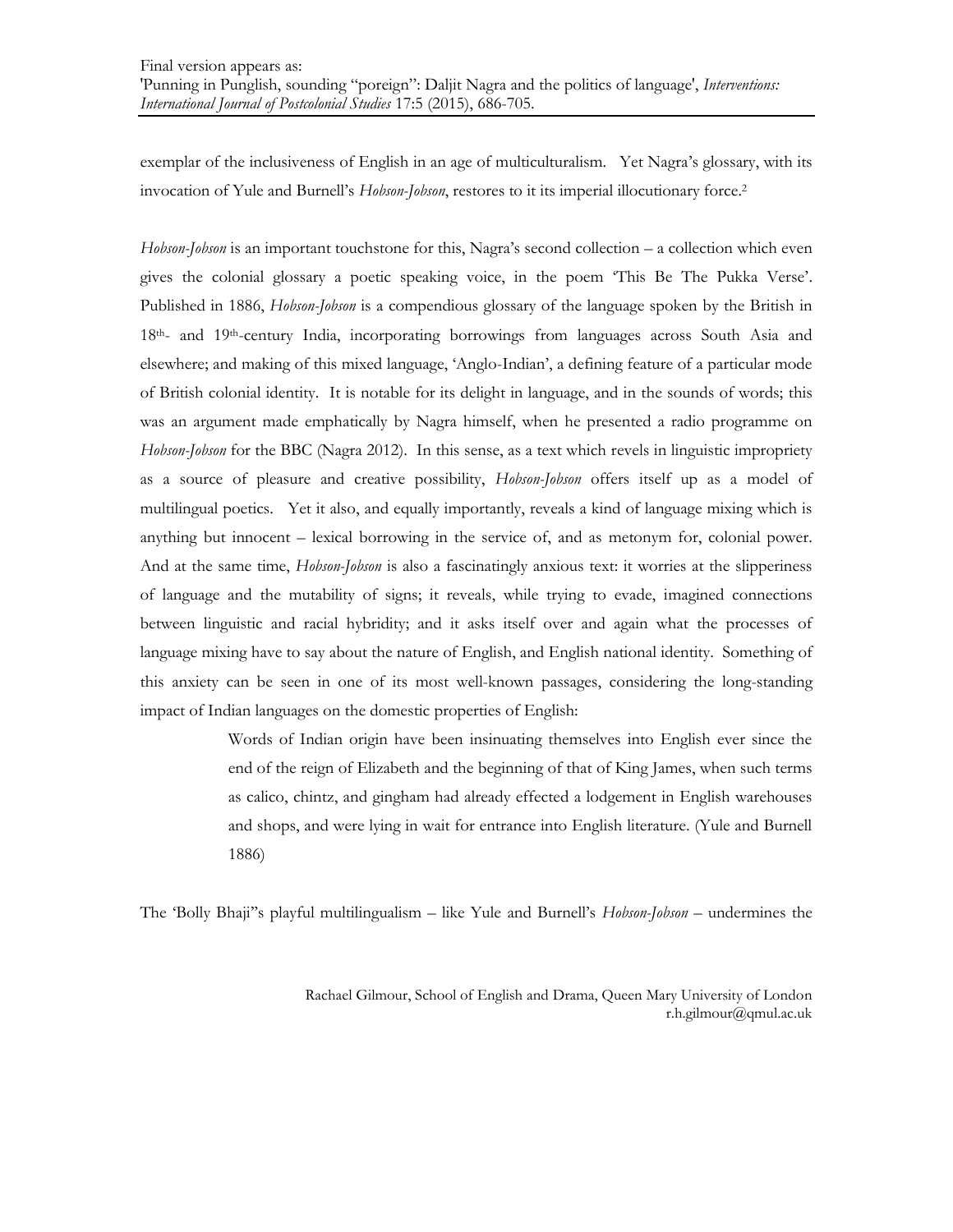notion of languages as pure entities. It also uses the glossary form's ostensible synchronicity to imply continuity between anachronistic entries: between

*nautch* -- 'ballet dance performed by women' (from Hobson Jobson) on the one hand, and

*fettlin'* -- (Yorkshire Punjabi) cleanin'

(Nagra 2011: 55)

on the other. These products of language contact and lexical borrowing imply a shared history, a 'backwards and forwards trajectory' between British India and contemporary Punjabi Yorkshire. At the same time, they are fragments which suggest how no one kind of language practice has any selfevident claim to 'an inherent, unchanging politics' (Miller 2011: 276). *Nautch*, on the one hand, is a highly charged word with a complex history: in British India the *nautch* dancer was, as Pramod Nayar puts it, 'after the fakir and the cruel Indian monarch, the key icon of the colonial exotic: mysterious, seductive, tantalizing, and dangerous' (Nayar 2012: 69). In other words, the adoption of *nautch* into Anglo-Indian bespeaks something of the complex linguistic, erotic, and symbolic economies of the Raj; its transformation into 'ballet dance' in *Hobson-Jobson*, something of the concealing power of cultural translation. And if *nautch* opens out into a complex hinterland, the processes by which it has travelled, so too does *fettlin'*: a quotidian loanword suggesting a domestic, largely unregarded (no colonial glossary exists to dignify its translation into standard English with a final 'g') traffic between marginalized language forms in the contemporary north of England. Each gestures to, while neither can fully capture, the complex processes of human interaction of which they are sign and residue.

Linguistic provenance – where words come from, whose words they are, how they come to be appropriated and what that appropriation might mean – is a central theme of much of Nagra's poetry. Scenes of language mixing, code-switching, and linguistic appropriation abound, in which the line between solidarity and mockery, resistance and complicity, is often very hard to call. It is in this context that Nagra's poems sometimes worry at the ethics of voice, of writing and performing in a 'Punglish' that is not his (Gunning 2008: 100), acknowledging the risks involved in a 'backwards and

Rachael Gilmour, School of English and Drama, Queen Mary University of London r.h.gilmour@qmul.ac.uk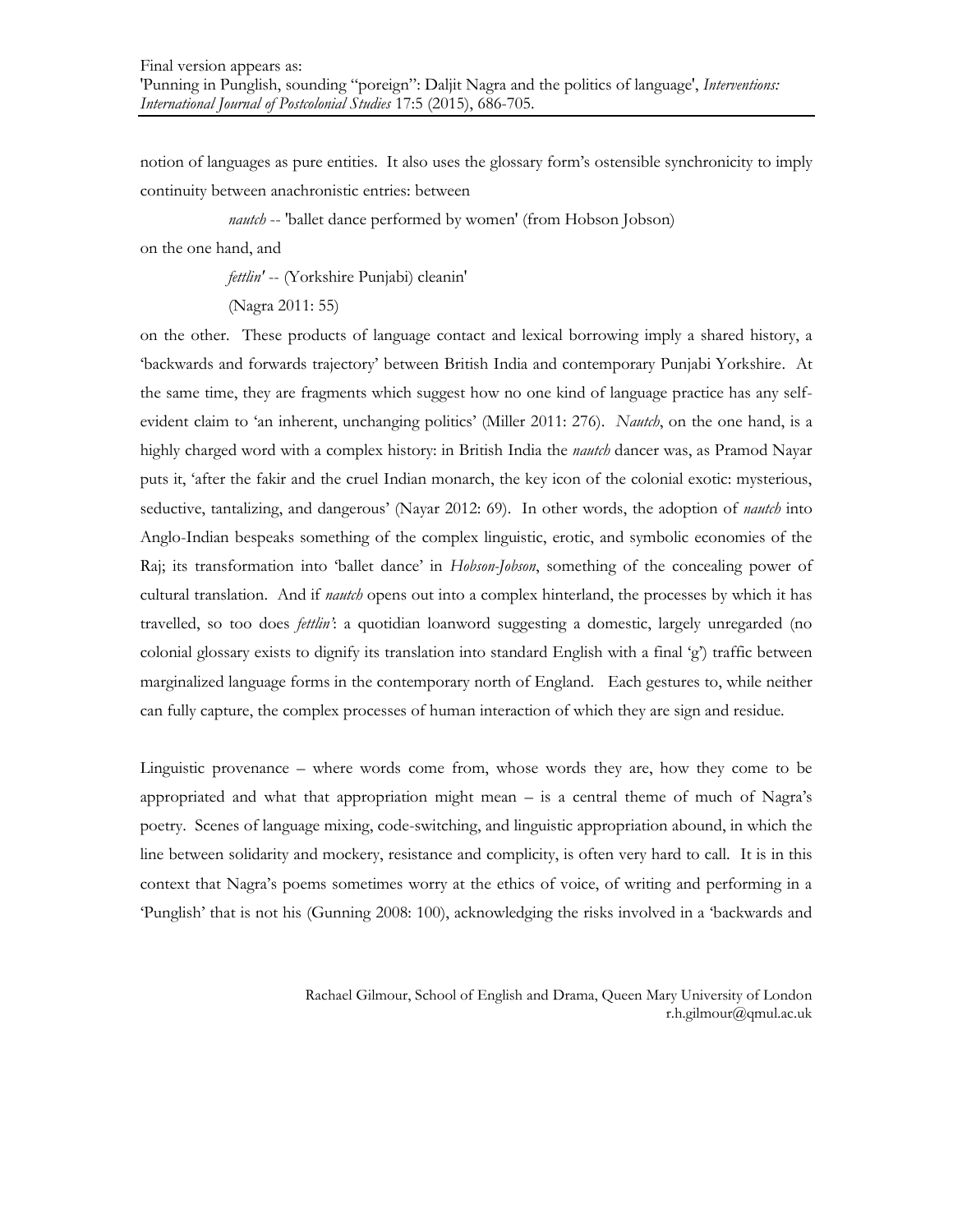forwards trajectory' with other acts of linguistic appropriation. In 'Booking Khan Singh Kumar', the poet-narrator considers how the in-between space, the 'gooey' space between languages and cultures, is also 'the gap in the market': a saleable space where certain codes are available for the poetic expression of manageable kinds of 'otherness'. On the one hand, the poet recognizes the potentially dangerous divide between his work and those it purports to represent:

Should I beat on my chest I'm a ghetto poet

Who discorded his kind as they couldn't know it

On the other, he asks how far his language can travel and still remain marketable to a complacent middle-class readership in search of a discernable but manageable linguistic exoticism:

Do you medal yourselves when you meddle with my type

If I go up di spectrum how far can ju dye.

(Nagra 2007: 7)

The poet's complicity – how readily what looks like radical linguistic hybridity may in fact shade into lazy and reductive parody; how representation blurs into betrayal – is a recurrent theme. In 'Kabba Considers The Ontology of Representation, the Catch-22 for 'Black' Writers...', Nagra has the speaker Kabba rear up out of the poem to indict his creator for linguistic exoticization, for creating a 'whitey 'fantum' English, blacked / to make me sound 'poreign'!' (Nagra 2007: 43).<sup>3</sup> Yet in a wider sense, such moments of self-accusation form part of a wider view of language as always a site of struggle, in which to seek resolution to these ethical questions of voice is perhaps beside the point: the poet's art is always an act of mimicry, always to a certain degree compromised. As Nagra writes in 'Informant',

whatever voice i put on

i know i'm heading for bother.

(Nagra 2007: 45)

Here Bakhtin's view of language resonates – the 'word in language' always 'half someone else's', the struggle to capture language that

exists in other people's mouths, in other people's contexts, serving other people's intentions: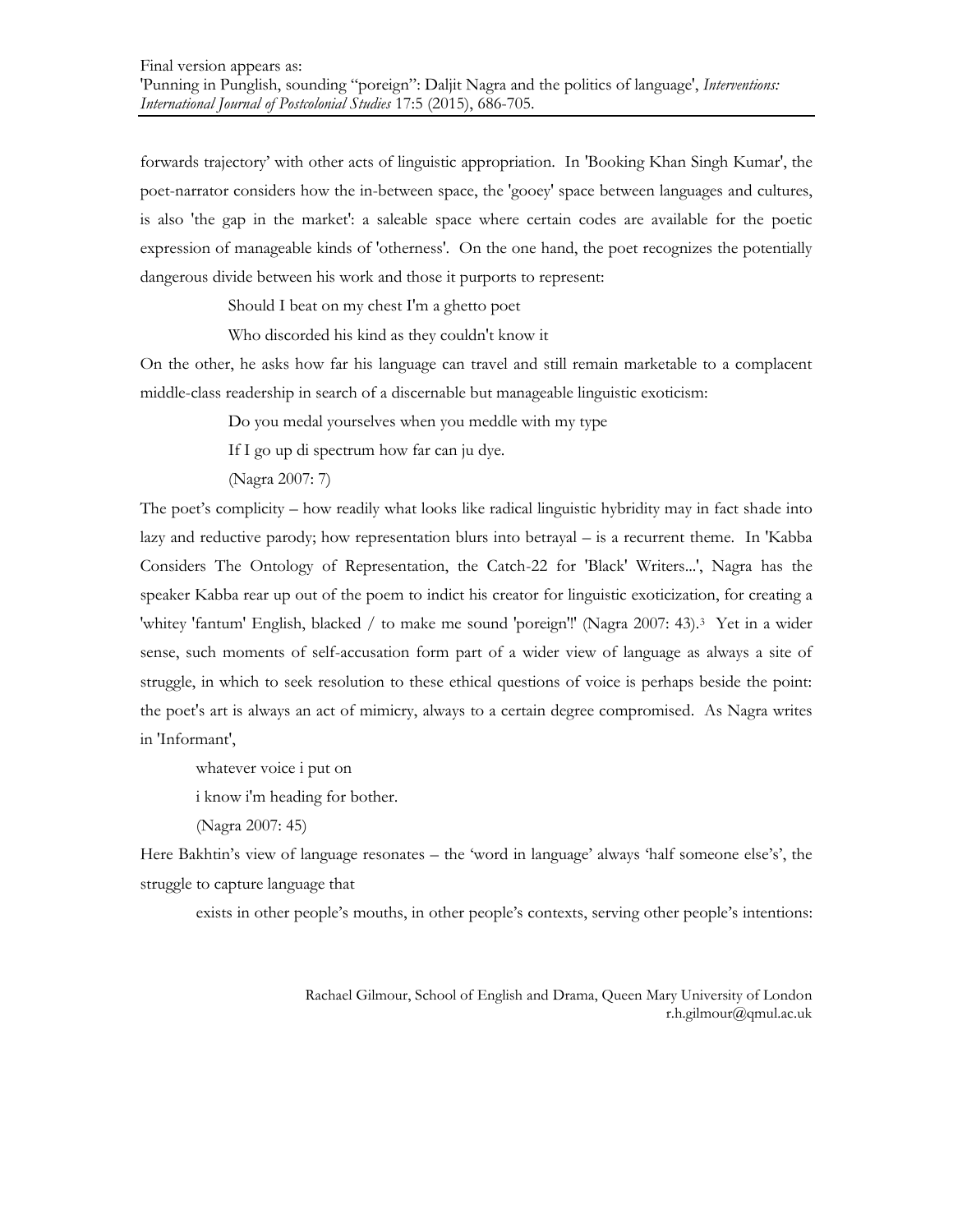it is from there that one must take the word, and make it one's own. (Bakhtin 1981: 293-4)

In 'Darling and Me!', the complex layering of neologism, allusion, malapropism and mimicry works to both exhilarating and discomforting effect, making attribution of words and voices difficult to decide. The poem is narrated by a male factory worker, recently married and very drunk, in a poetic fabrication of a "learner's English", an interlanguage in which Punjabi operates on English at the level of grammar and syntax. The poem's lexis is characterized by malapropisms and coinage – the noun-into-adjective neologism "pirouetty" in the penultimate stanza -- out of which complex chains of signification are generated. The *Guardian* critic Sarah Crown, in her review of this collection, *Look We Have Coming To Dover!*, focuses on this poem in particular for its linguistic virtuosity, suggesting that the coining of 'pirouetty' 'gives a rapturous lift to the line, its freshness reflecting the startling joy the newly-married couple have discovered in each other' (Crown 2007).

The poem layers intertextual allusion to T S Eliot's *The Waste Land* (the barman's bell ringing, the putting on of a record) with cultural references -- Hilda Ogden berating her husband Stan in 'Coronation Street', Torvill and Dean skating to Ravel's 'Bolero' -- that place it in the Britain of 1984. It is that moment anatomized by Paul Gilroy in *There Ain't No Black in the Union Jack*, in which the 'racist television programming' alluded to by Nagra – the joke of the Indian man who can't speak English properly – helps to police the boundaries of a nation conceived of as white, culturally homogeneous, speaking English (Gilroy 2002). It is against this backdrop, then, that Nagra's poem subverts the comedic associations of South Asian English speech forms with racist mockery, demonstrating the creative possibilities of an improper English. At the same time, it stages a recalibration of the language politics of that period, by dramatizing the everyday forces of heteroglossia at work: in language, in food, in music; in the accommodations of the pub and the factory floor.

At the same time, however, the poem's setting in 1984 plots an inescapable backwards-and-forwards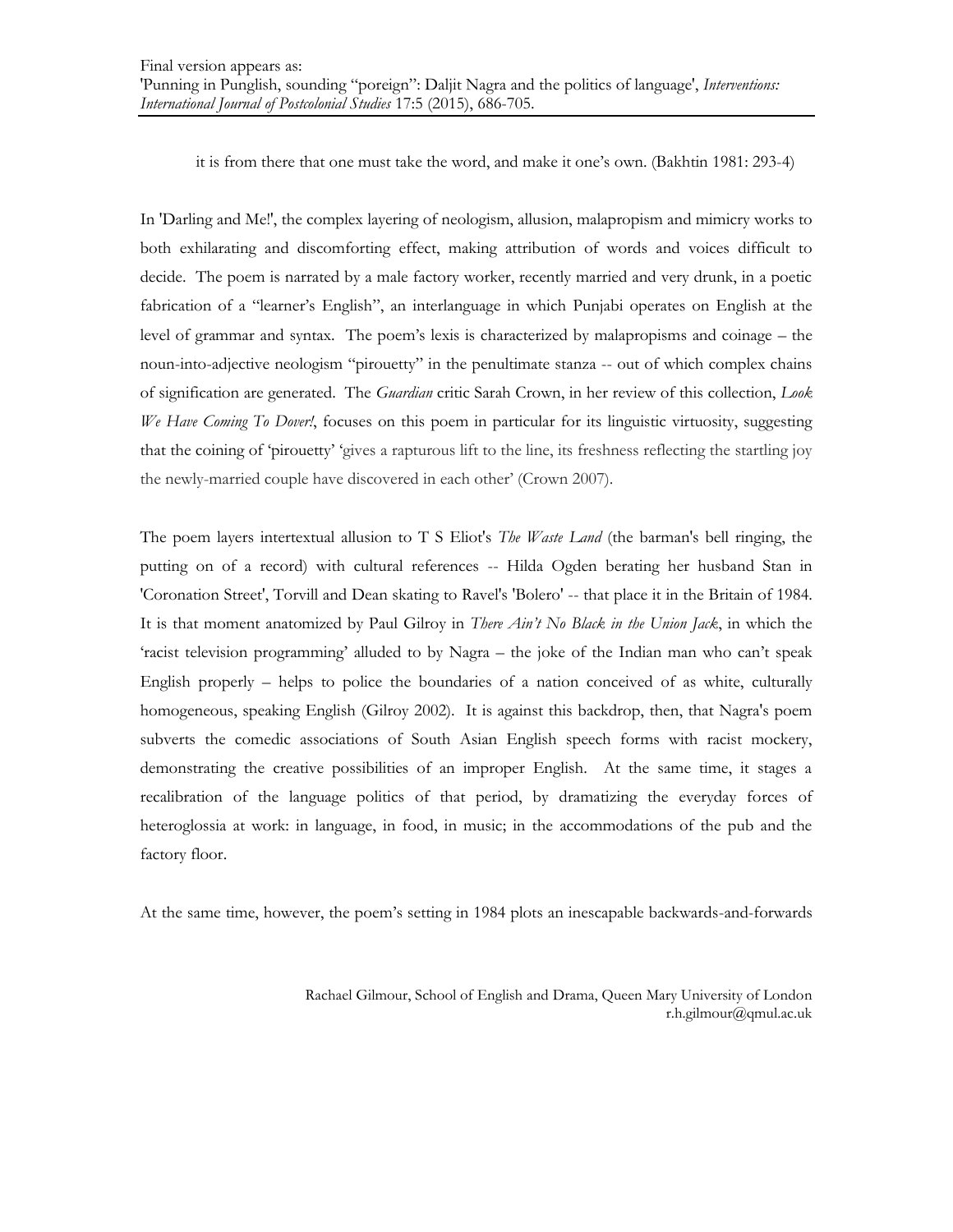trajectory between Britain and India. The terrible events of 1984 in India – the storming of the Golden Temple, the assassination of Indira Gandhi, and anti-Sikh riots which left thousands dead – are inextricable from the ethnolinguistic nationalisms which fuelled them. Thus the poem's heteroglossia faces multiple ways at once, assaulting the pieties of English, Hindi, *and* Punjabi monologisms as the poem's broken-English-speaking Indian Punjabi narrator dances tango and rumba to the soundtrack of *Pakeezah* (a Bollywood film about North Indian Muslims, recorded not in Hindi but in Urdu).<sup>4</sup>

But at the same time, the poem's reference to *Pakeezah's* soundtrack – in Bollywood style, recorded by playback artists, for lipsynching by the film's actors – draws us into questions about voice and provenance which equally lie at the heart of the poem. Nagra's invocation and subversion of racist linguistic stereotyping does not substitute an 'authentic' for an 'inauthentic' Indian voice; instead it forms part of the poem's overlapping network of mimicries – from the allusion to *The Waste Land*, and Eliot's 'doing voices', to the narrator's own impression of Coronation Street's Hilda Ogden. Overlaying mimicry, repetition, and echo, the poem makes us ask whose words, and whose voice, we are hearing.

In the fifth stanza – just after the narrator's Hilda Ogden impression – the poem takes a revealing turn:

> We say we could never eat in publicity like dat, if we did wife advertisement may need of solo punch in di smack.

The malapropisms – 'publicity', 'advertisement' – play on the narrator's oscillation between object and consumer of popular culture. And, at a slight angle to English semantic propriety, but making their own kind of perfect sense, they also suggest a process of linguistic appropriation, substitution, and approximation, by which a new learner may not so much learn, as build, a language, assembled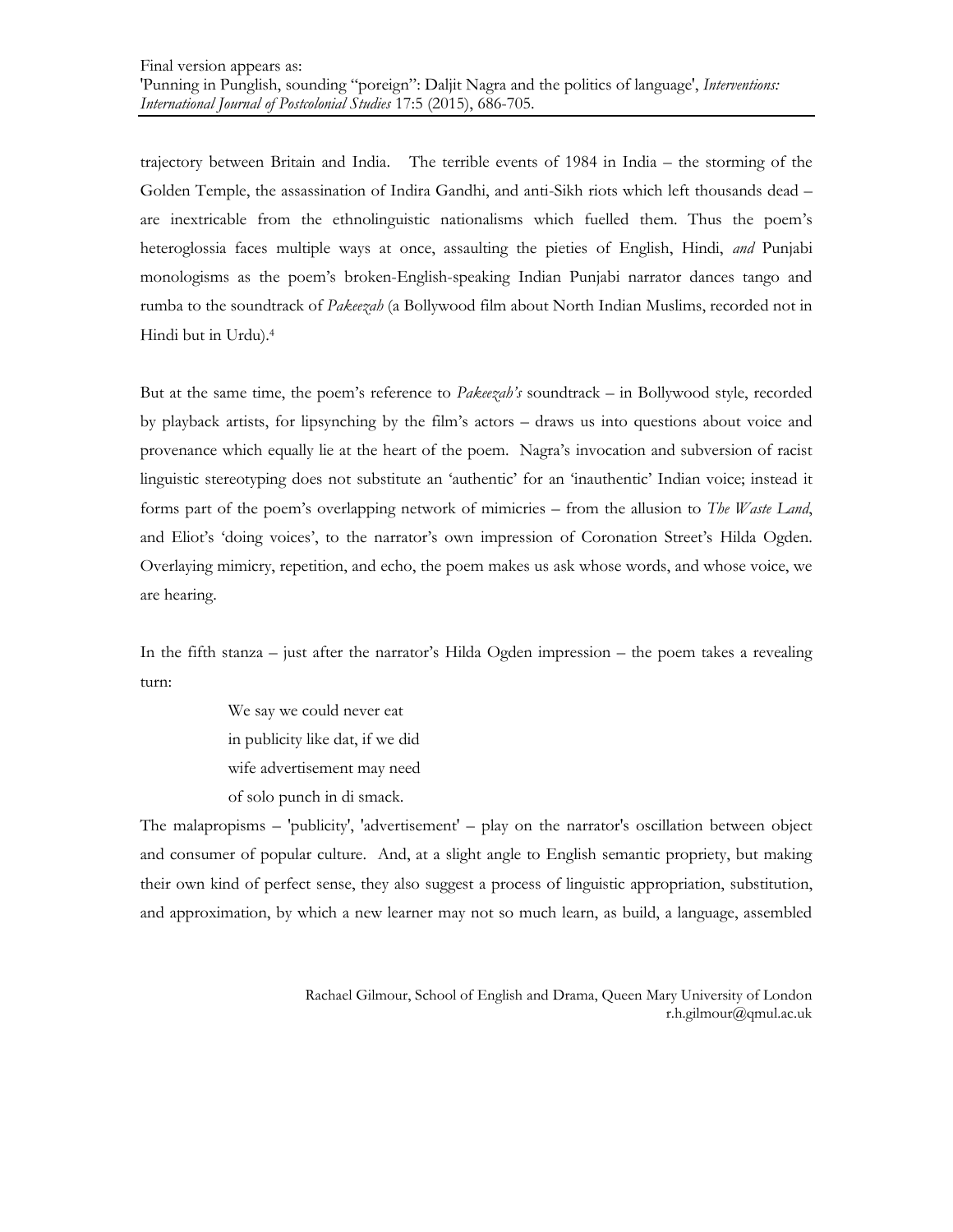from heterogeneous, found materials. But when the threat of violence – 'punch in di smack' – emerges out of this linguistic freewheeling, the lack of clarity as to who is 'doing' whose voice, whose these words are and where they come from, becomes suddenly devastating. Is this a learner, delighted with the sound of his new language, 'trying out' a recently-acquired phrase? A phrase which surely evokes the language of casual, violent misogyny so prevalent, like the language of racism, in 1980s Britain, and suggests 'learning English' as a kind of contagion. The poem's other 'voices' resonate here too. The queasy combination of working-class comedy with drunken violence recalls Stan and Hilda Ogden's relationship in *Coronation Street*. We can hear, too, the echoes of Eliot: those moments in *The Waste Land*, in 'A Game of Chess', and at the end of 'The Fire Sermon', where the vision of relations between the sexes is at its most corrosive. And, in this sudden eruption of violence, we hear echoes too of 1984 in Punjab. Yet, at the same time, the poem also plays on the comedic associations of its poetic voice, making it possible to pass the threat off as a 'joke', or – perhaps more pertinently – 'just words'.

Nagra's poetry explores an English language which is always already made of mimicry and quotation, words which are freighted with history and 'populated – overpopulated – with the intentions of others' (Bakhtin 1981: 294). It is a language, nevertheless, which is susceptible to appropriation and to abrogation, whose pieties may be assaulted; yet linguistic hybridity and transgression are not in and of themselves politically liberating. They, too, may be sites of cruelty as well as conviviality.

In contrast to 'Darling and Me!', a poem which delights in the speaker's linguistic imprecision which is at the same time a source of unease, the narrator of 'Yobbos!' is a study in apparently tight linguistic control. The poem is a dense collage of homage, allusion, repetition, and mimicry, starting from the opening epigram, an 1899 Pears soap advert which is itself an appropriation of Kipling:

> *The first step towards lightening THE WHITE MAN'S burden is through teaching the virtues of cleanliness.*

The poem's narrator opens with a knowingly self-ironizing mimicry of such imperialist discourse: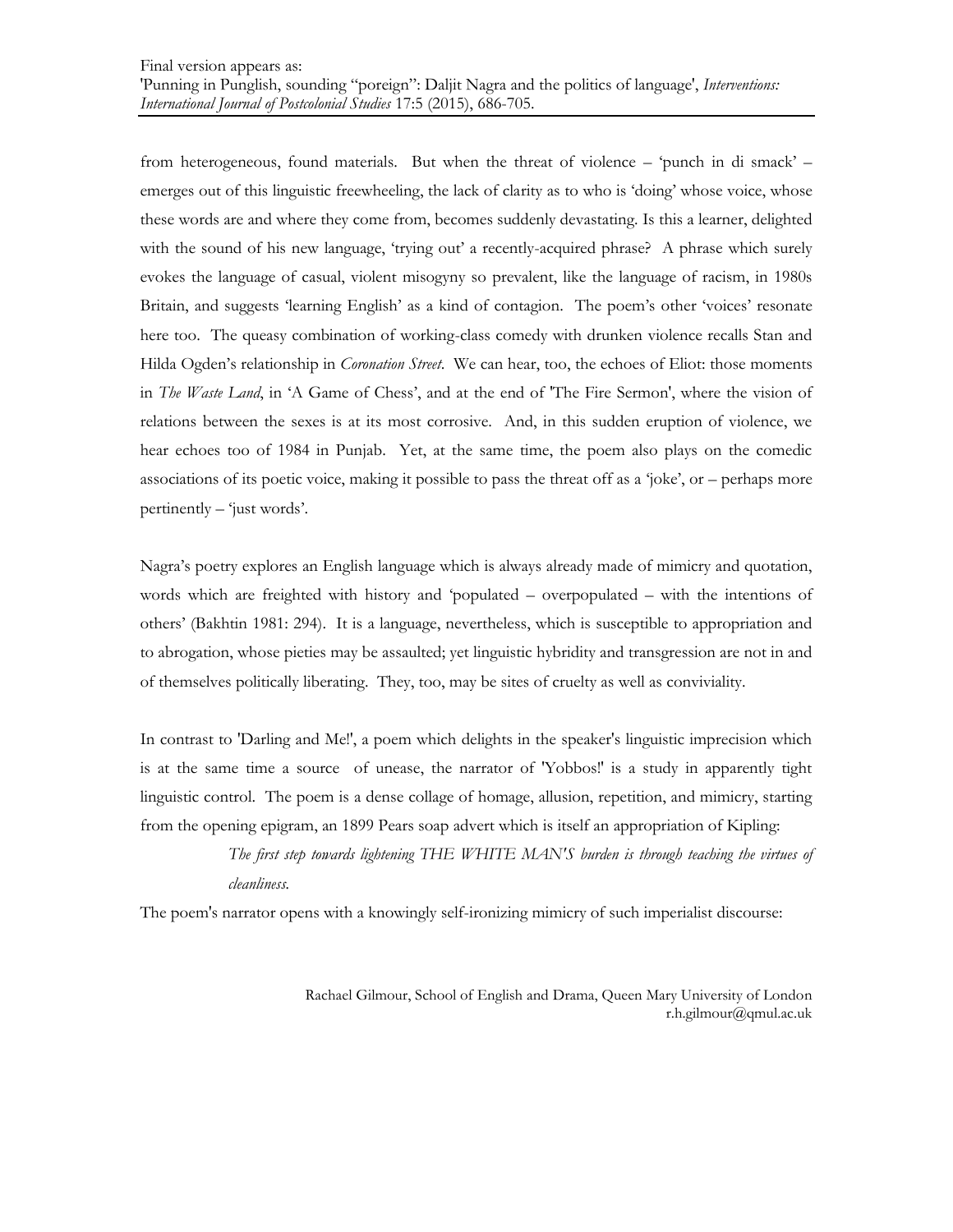A right savage I was -- sozzled to the nose with sprightly Muldoon, squeezed into the communal

sweat of a Saturday tube home -- I'm up to p. 388 of his sharp lemon-skinned Collected Poems (Nagra 2007: 11)

This vernacular Londoner's postcolonial self-mockery as a 'right savage' is overwhelmingly confident – he is, after all, possessed of the kind of cultural capital which allows him to read the collected Paul Muldoon on the London Tube (not something you see very often). Yet this confident selfpositioning is set up only to be undone in one Fanonian moment:

> when some scruffy looking git pipes to his crew -- *Some Paki shit, like, eee's loookin into!* (Nagra 2007: 11)

The discomfort of this moment of racial overdetermination is played off against a joke at the semiliterate racism of the 'scruffy-looking git', with his northern English long vowels *('eee's loookin'*), who assumes that a 'Paki' will be reading 'Paki shit', and doesn't recognise the poet's name as Irish (the 'sharp lemon-skinned' yellow Faber edition has Muldoon's name emblazoned in large letters on the cover). Belonging, in other words, cuts two ways here: a claim to ownership of an unquestioned Britishness on grounds of racial whiteness, offset by exclusion from a literary culture defined by region, class, language, and education.

And yet, the narrator has more in common with the 'scruffy looking git' than he knows. Frustrated – as much by Muldoon's multilingual experimentalism, the ''Badhbh' … 'Cailidin' … 'Salah-eh-din'' of the poem he is reading, 'Yarrow', as by the racist's taunting – he silently mimics both of their 'voices' as he protests to himself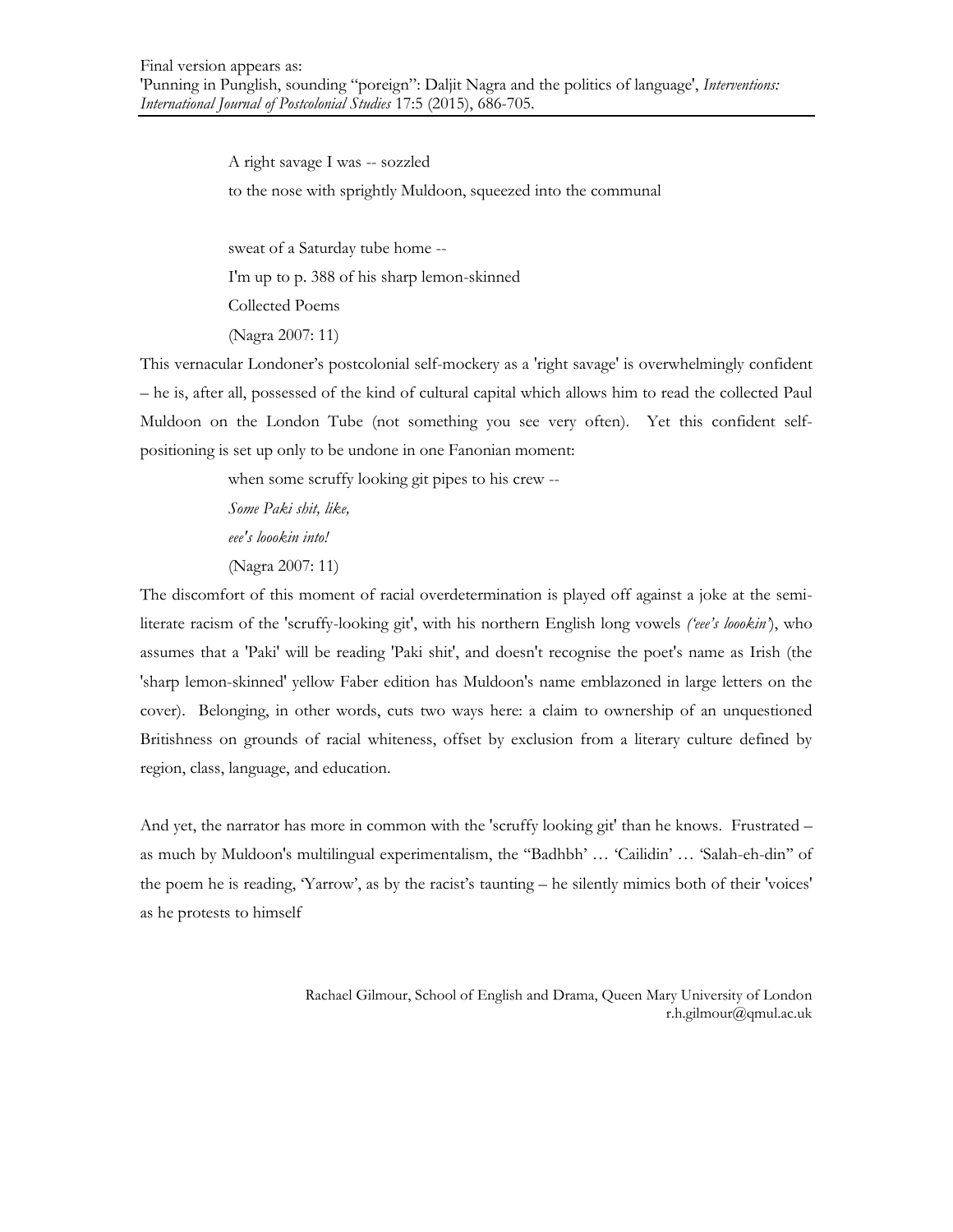*Well mate, this Paki's more British than that indecipherable, impossibly untranslatable*

*sod of a Paddy --*

(Nagra 2007: 11)

Couched within a formal pastiche of Muldoon, the break before 'sod of a Paddy' brings it into sharp relief, while the rhyme with 'Paki' restores 'Paddy' to all its racist vitriol. This association is not lost on the narrator, who is shocked into recognition. It should also perhaps make us notice, if we did not do so before, the unacknowledged language of *class* hatred in the poem: the 'yobbos' of the title, the 'scruffy looking git', the narrator's mimicry of his assailant's working-class northern accent. Suddenly overwhelmed by the overdetermined historicity of his 'own' language, the speaker ends the poem in the choked silence of an ellipsis:

> I catch my throat gungeing on its Cromwellian vile, my tongue foaming for soap... (Nagra 2007: 11)

The English language is, in Nagra's poetry, laden with the legacies of inequality and oppression, particularly (but not uniquely) of empire, which constitute a trap of 'Cromwellian vile' for the unwary. The speaker of 'Yobbos!' mimics the racists who assault him, only to find his own language just as compromised. Sometimes explicitly acknowledged, sometimes not, the English spoken by Nagra's poems is often freighted with histories of prejudice, with 'riverings of blood' (Nagra 2007: 39). Even Kabba, when he accuses his poet-creator of racist 'mickeying', is not immune from this sedimented history (Nagra 2007: 43).

In such an etymological calling-to-account, the poem 'A Black History of the English-Speaking Peoples' casts its titular language (the title itself a reworking of Churchill's *History of the English-Speaking Peoples*) as a dense fabric of lexical borrowing and intertextual allusion that practically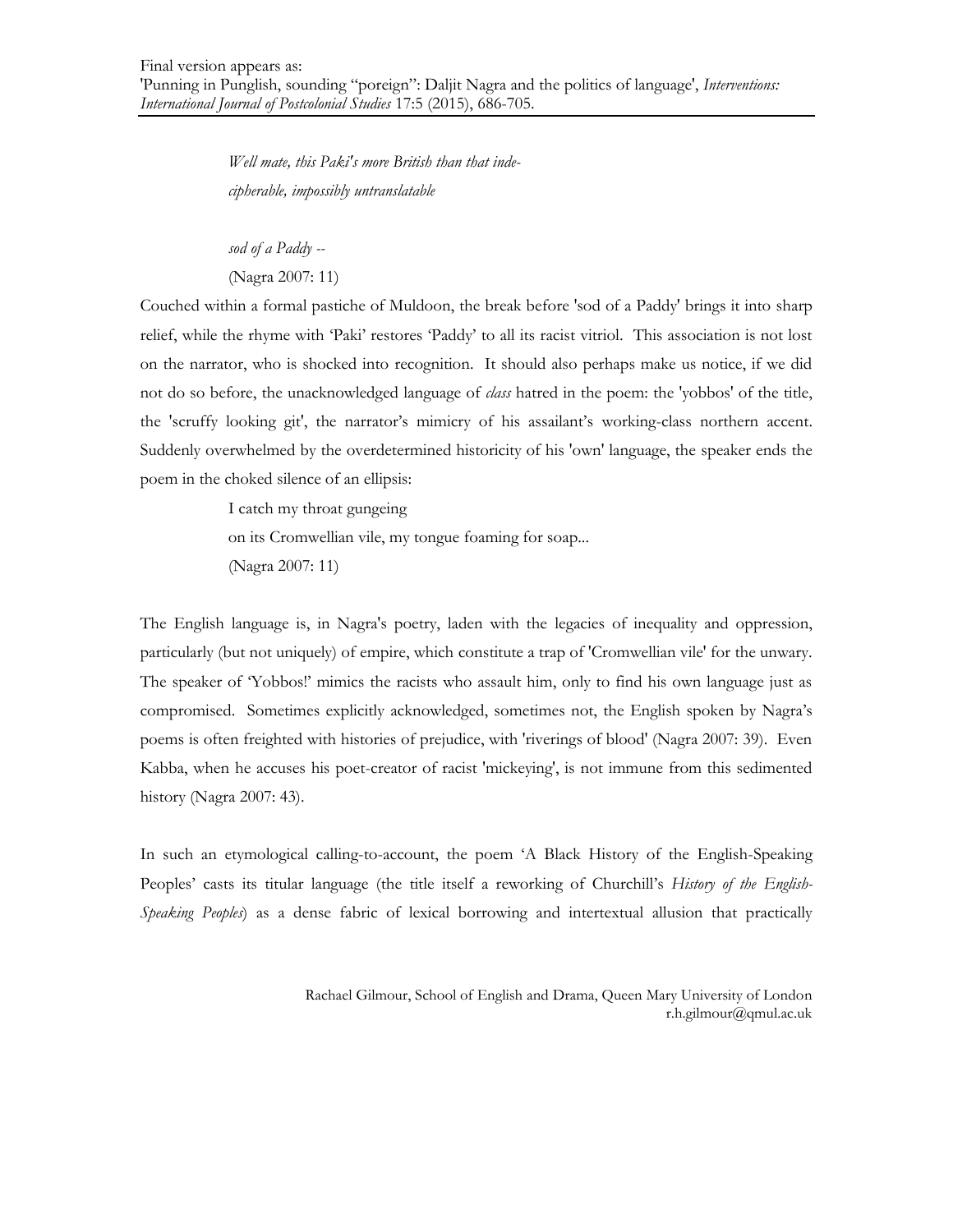staggers under the weight of its own history. Its narrator, watching a performance of one of Shakespeare's history plays at the Globe Theatre on London's South Bank, is '[spun] from my stand' into a reflection on the enfolded legacies of the British empire, and their saturation of the discursive systems which sustained and reproduced it:

> Between the birth and the fire and rebirth of the Globe the visions of Albion led to a Rule Britannia of trade-winds-and-Gulf-Stream all-conquering fleets that aroused theatres

for lectures on Hottentots and craniology, whilst Eden was paraded in Kew. Between *Mayflower* and *Windrush* (with each *necessary murder*) the celebrated

embeddings of imperial gusto where jungles were surmounted so the light of learning be spread to help sobbing suttees give up the ghost of a husband's flaming pyre. (Nagra 2011: 50)

The English Nagra uses reveals not only its saturation with imperial discourse, but also the mobility and mutability of that discourse across time and to suit new modes of power. The hyphenated connection between 'trade-winds-and-Gulf-Stream' is echoed in semantic chains which link 'sobbing suttees' to 'book burning', and connect Churchill (whose legacies to the English language, lest we forget, include the phrase 'keep Britain white') with 'shock and awe'.

The position of the narrating poet within this linguistic order is an uncertain one. He asks

So does the red of Macaulay's map run through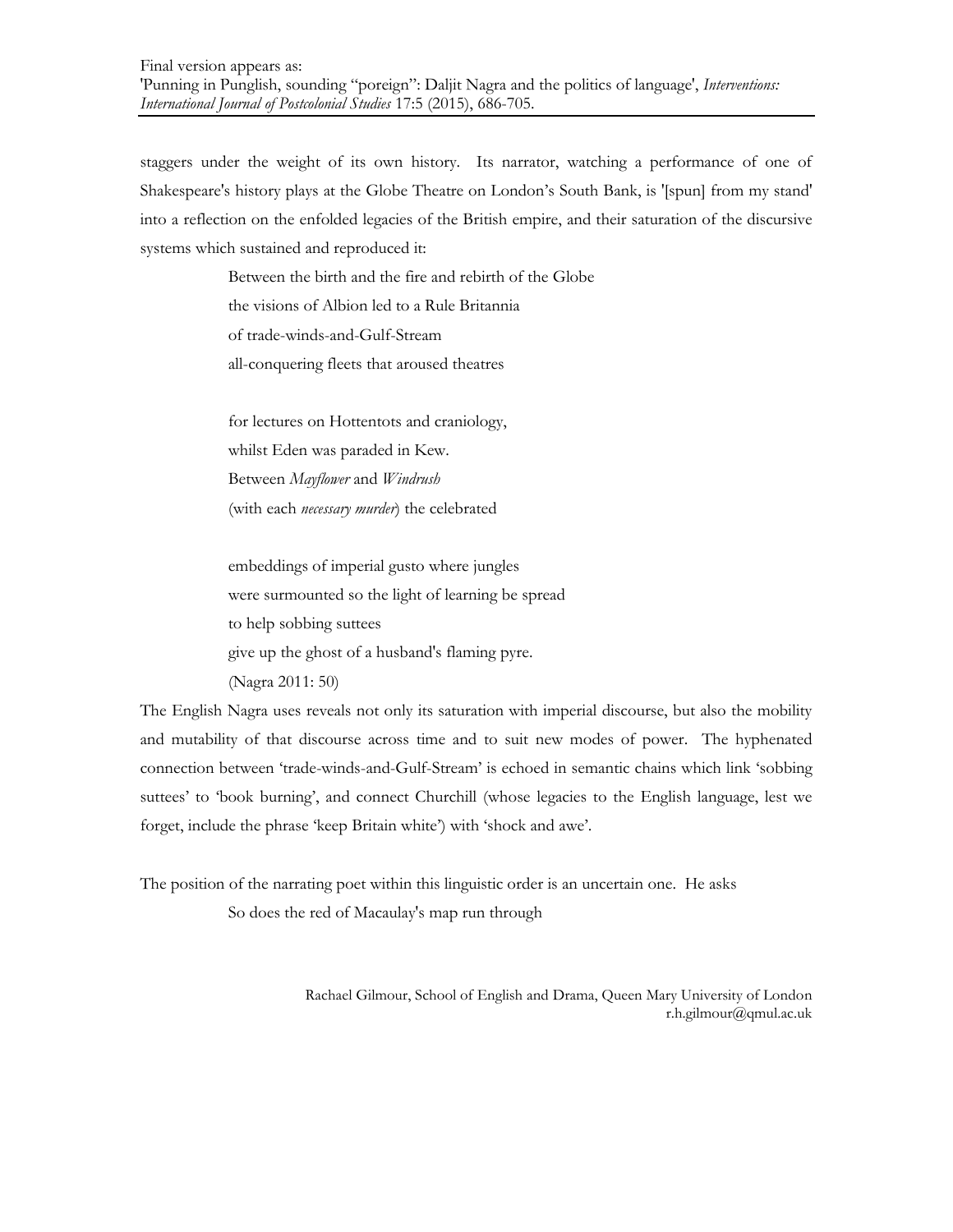my blood? Am I a noble scruff who hopes a proud academy might canonise his poems for their faith in canonical allusions?

Is my voice phoney over these oft-heard beats? Well if my voice feels vexatious, what can I but pray that it reign Bolshie through puppetry and hypocrisy full of gung-ho fury! (Nagra 2011: 51)

Yet the distinction between Macaulayan comprador and 'gung-ho' rebel is blurry -- 'gung-ho' a loanword introduced into English from Mandarin by US marines in world war two in the South Pacific; 'Bolshie' a modified borrowing turned against its Russian original. In section III, the poetnarrator lays out the problem:

> Perhaps to aid the succession of this language of the world, for the poet weeding the roots, for the debate

in ourselves, now we're bound to the wheels of global power, we should tend the manorial slime – that legacy offending the outcasts who fringe our circles. (Nagra 2011: 52)

The poet-as-etymologist is tasked with exposing the 'roots' of the language, digging down and removing corruption in order to facilitate new growth. The 'manorial slime' carries an echo of Derek Walcott's 'On the Ruins of a Great House': 'some slave is rotting in this manorial lake' (Walcott 1986: 20); so too does the poet's ambivalence, torn between love and outrage for the legacies of the English language. In Nagra's poem, any attempt at reconciliation appears almost fatally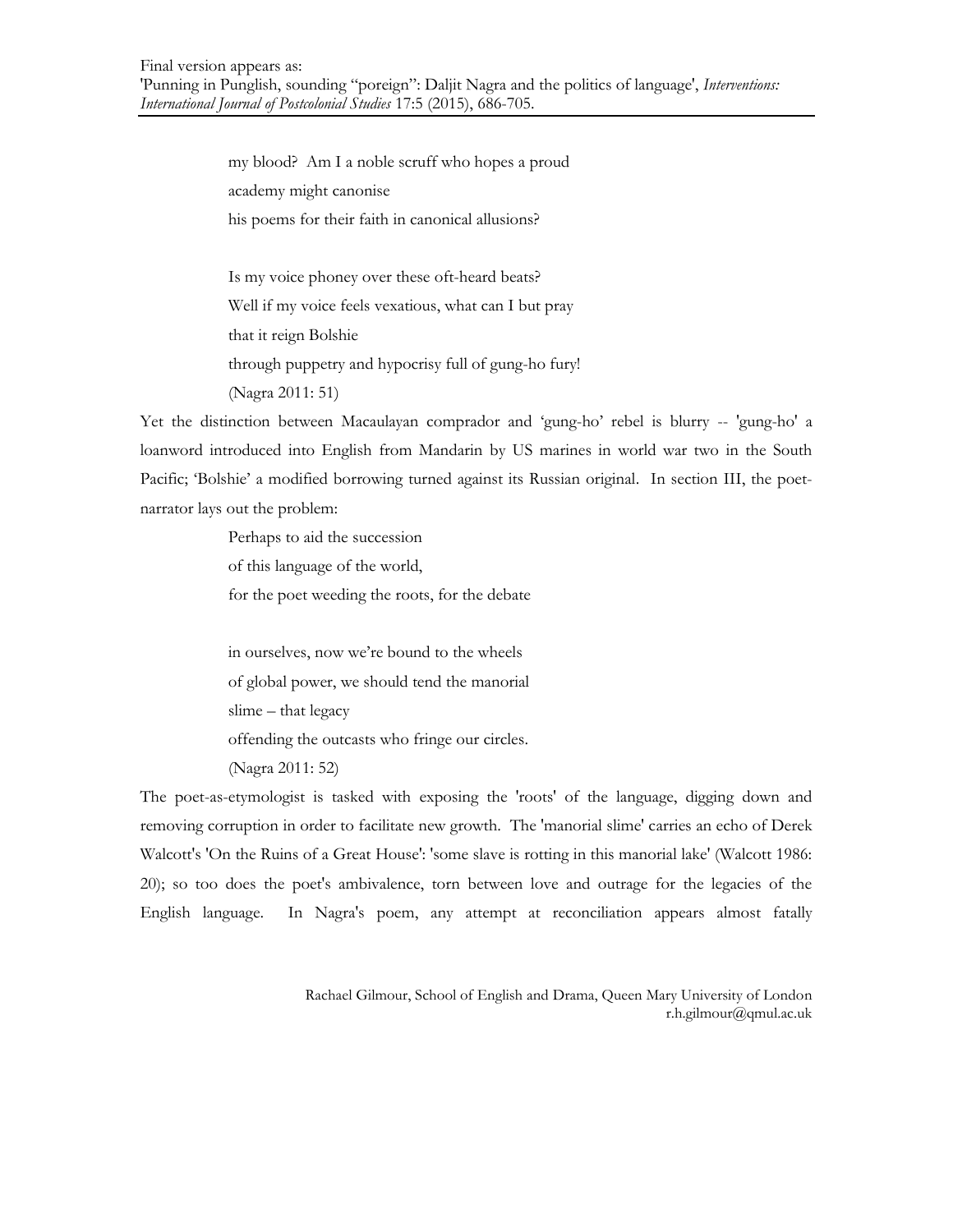compromised by the sheer density and proliferation of the poem's borrowings and allusions: from Macaulay to US forces in the South Pacific to 'shock and awe', from Tennyson to Churchill to the Rushdie affair, its English words generated by, and reproducing in their reiteration, the operations of imperial and neoimperial power. Yet at the same time, the poem also suggests how struggle in language may effect change. The properties of English poetry carry the influence of Walcott, as well as Kipling. The phrase '*necessary murder'* evokes not only W H Auden's 'Spain', but also Orwell's attack on Auden's use of the phrase in 'Inside the Whale' (Auden 1937; Orwell 1940). In the end, the greatest danger, the poem signals, comes not from the linguistic residues of history, so much as their sanitization and erasure:

> And how swiftly the tide removes from the scene The bagpipe clamouring Garrisons with the field-wide scarlet soldiery

And the martyr's cry: Every man die at his post! Till what's ahead are the upbeat lovers who gaze From the London Eye At multinationals lying along the sanitized Thames. (Nagra 2011: 53)

Thus when Nagra's poems insist on an etymological perspective, they do so not only to problematize the 'manorial slime' at the roots of English, but also to underscore the language's historical constructedness and therefore its availability to be reshaped in use. In this attentiveness to the historicity and mutability of language, and its implications for linguistic agency, Nagra's poetic etymologies recall Raymond Williams' insistence in *Keywords* on English not as

> a tradition to be learned, nor a consensus to be accepted, nor a set of meanings which, because it is 'our language,' has a natural authority; but as a shaping and reshaping, in real circumstances and from profoundly different and important points of view: a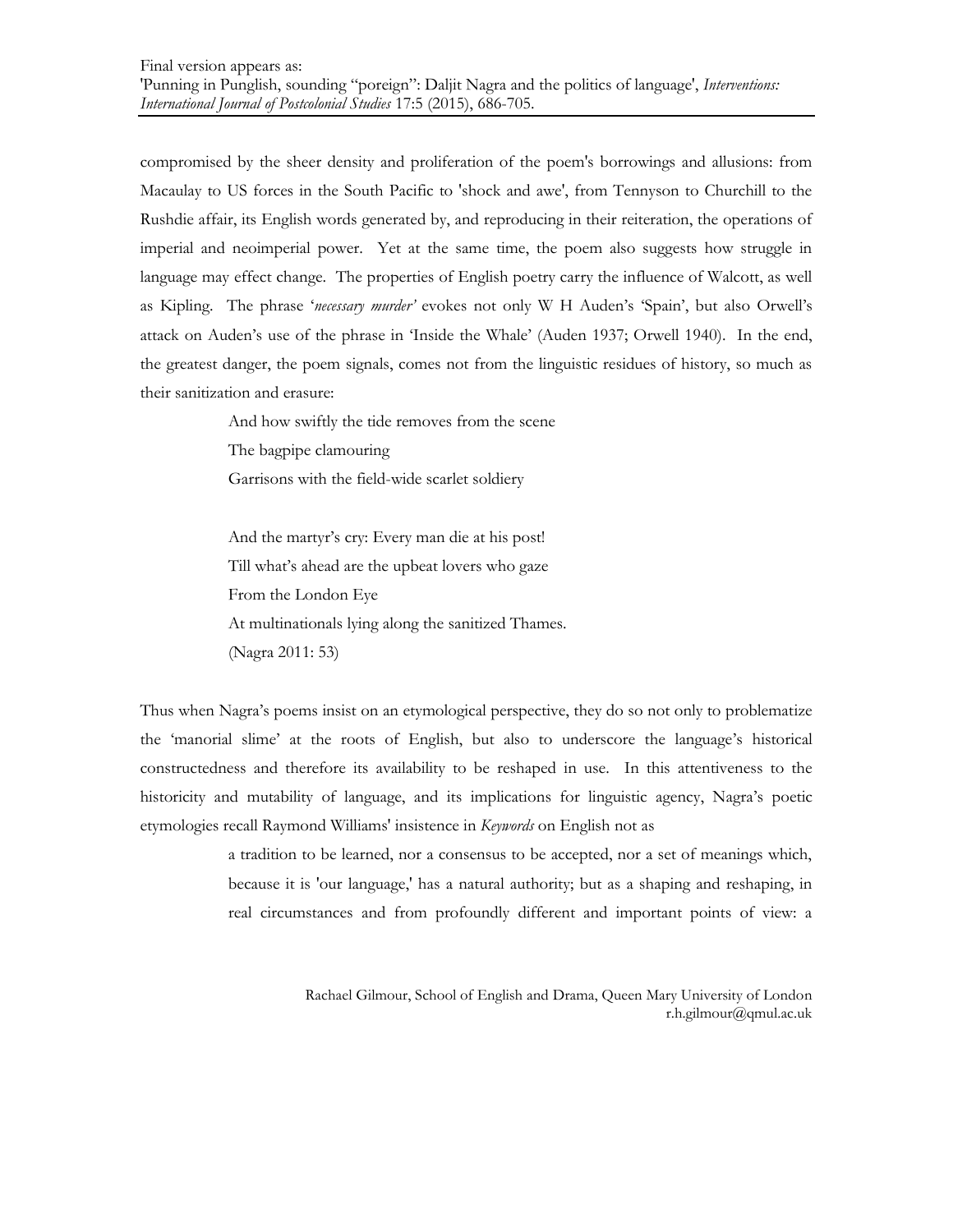vocabulary to use, to find our own ways in, to change as we find it necessary to change it, as we go on making our own language and history. (Williams 1976: 21-2)

Yet Nagra's English, 'franchised' through the empire, belies the isomorphic relationship of language and community implied by Williams, and in it the work of 'shaping and reshaping' must be underpinned not only by the diachronic axis of etymology but also by the synchronic operations of multilingual disruption. In poem 'Tippoo Sultan's Incredible White-Man-Eating Tiger-Toy Machine!!!', for example, the language available to the British Asian poet's use is a 'coolly imperial diction': controlled, orderly, yet never completely his. The OED tells us that 'coolly' means:

## **Coolly**, *adv*.

Unemotionally, dispassionately; deliberately, without haste; calmly, composedly.

Nevertheless, this sense of 'calm' and 'composed' imperial order turns out to be anything but. In a poem focused on the relationship between the empire and the English language, the sign 'coolly' is disrupted by interference from its colonial homophone 'coolie':

## **Coolie**, *n*.

In India and (later also) China: a hired labourer (esp. one employed by a European); a porter (now esp. in a railway station). Hence also: an Asian labourer working abroad (now chiefly *hist.*).

Yet that is not all – the 'Bolly Bhaji' also gives as its Punjabi homonym:

*coolly* -- loose (morally or materially) (Nagra 2011: 55)

The apparently stable sign becomes unmoored both intralingually and interlingually – 'coolly'/ 'coolie' / 'coolly' – the poet's 'imperial diction' slipping to reveal its ongoing indentureship to the history of empire, but also suggesting how Punjabi can fracture English and make it foreign to itself, 'loosening' the binding ties of history.

Nagra's poetry offers an important perspective on the politics of language in contemporary Britain, viewed through a historical lens by which the English language itself, and Britain's postcolonial multilingualism, may be seen as effects and legacies of the imperial past. Deflating of monolithic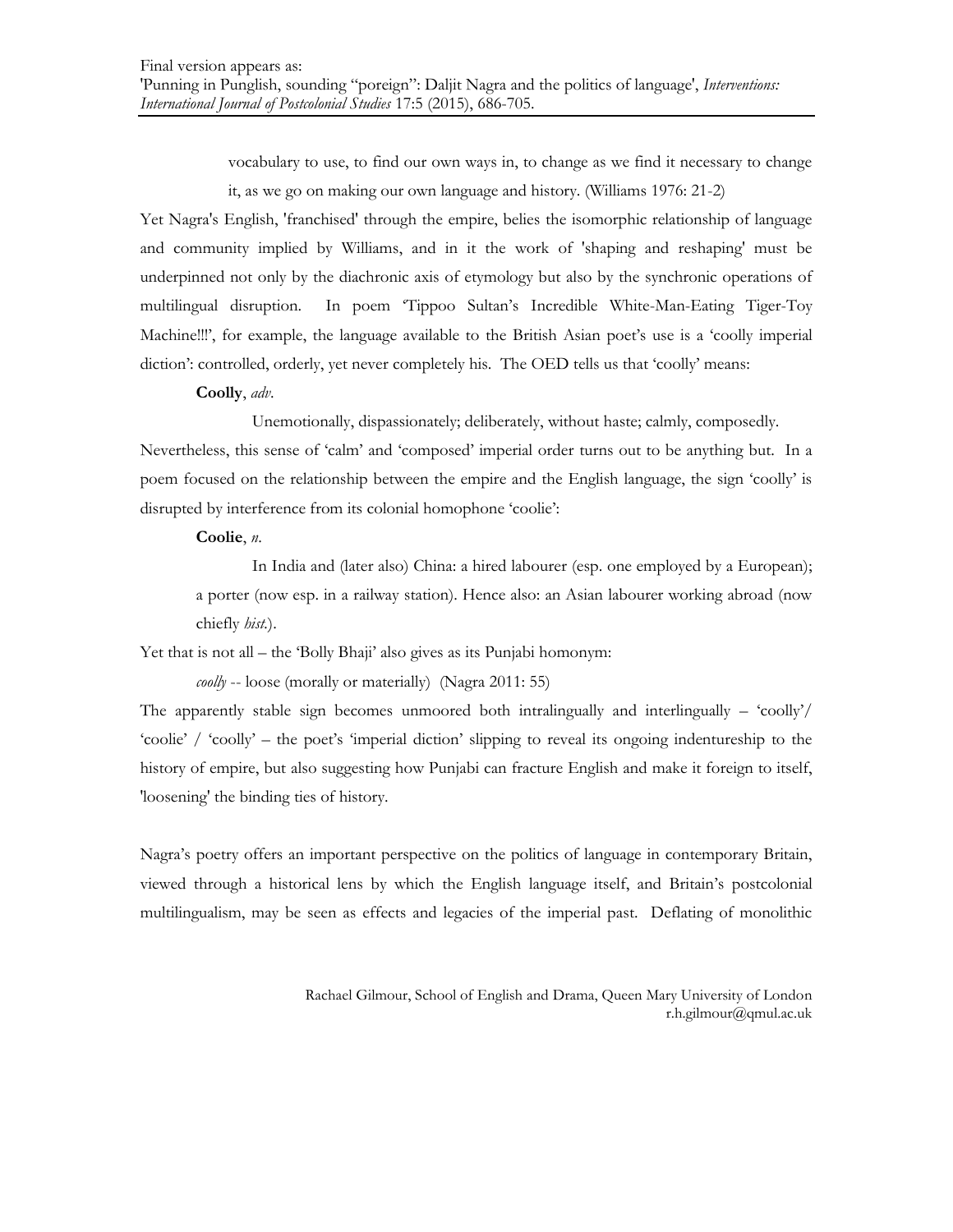monolingualisms, Nagra's work revels in its heteroglot wordplay, while asking serious ethical questions about the risks and responsibilities inherent in particular kinds of linguistic and poetic practice. His poems reveal and interrogate the imagined connections of language to race and national belonging, but also the imbrication of language with social class, gender, generation, and regional identity. Above all, Nagra's poems privilege everyday multilingualism as a space both of conflict and generation, where – to cite Williams again – the 'making' of 'language and history' takes place. In the poem 'Raju t'Wonder Dog!', 'Yorkshire Punjabi' flourishes in a shop in Huddersfield run by the narrator Avtar and his wife Sapna. Avtar is a welcoming narrator, and in the space of the shop, language too is accommodating: Yorkshire dialect -- 'Tha gret wazzock!', 'fettlin'' – codeswitching comfortably with Punjabi 'soofna'. The poem begins:

First good penny I spent in 'uddersfield, after t'shop, were on a sweet-as-ladoos alsatian, against me wife, Sapna's wishes. Reet from t'off there were grief cos Beena, what's Sapna's friend, were visitin' – showin' off her reet bonny aubergine sari t'spit o'Meera Syal. Appen t'cage fer Raju weren't locked… I were fettlin' stuff on t'other aisle when I 'eard him skatin' towards t'till fer Beena! (Nagra 2011: 18)

The poem exploits the apparent comic potential of this mixed language, splicing two British comedic staples by locating northern working-class slapstick in the setting of the Asian-owned corner-shop; even as it proceeds to confound the expectations engendered by both, in a humane evocation of romantic love and the pain of unwanted childlessness. Avtar translates the couple's loving, multilingual in-jokes by addressing the reader:

By t'way 'soofna' means 'dream' –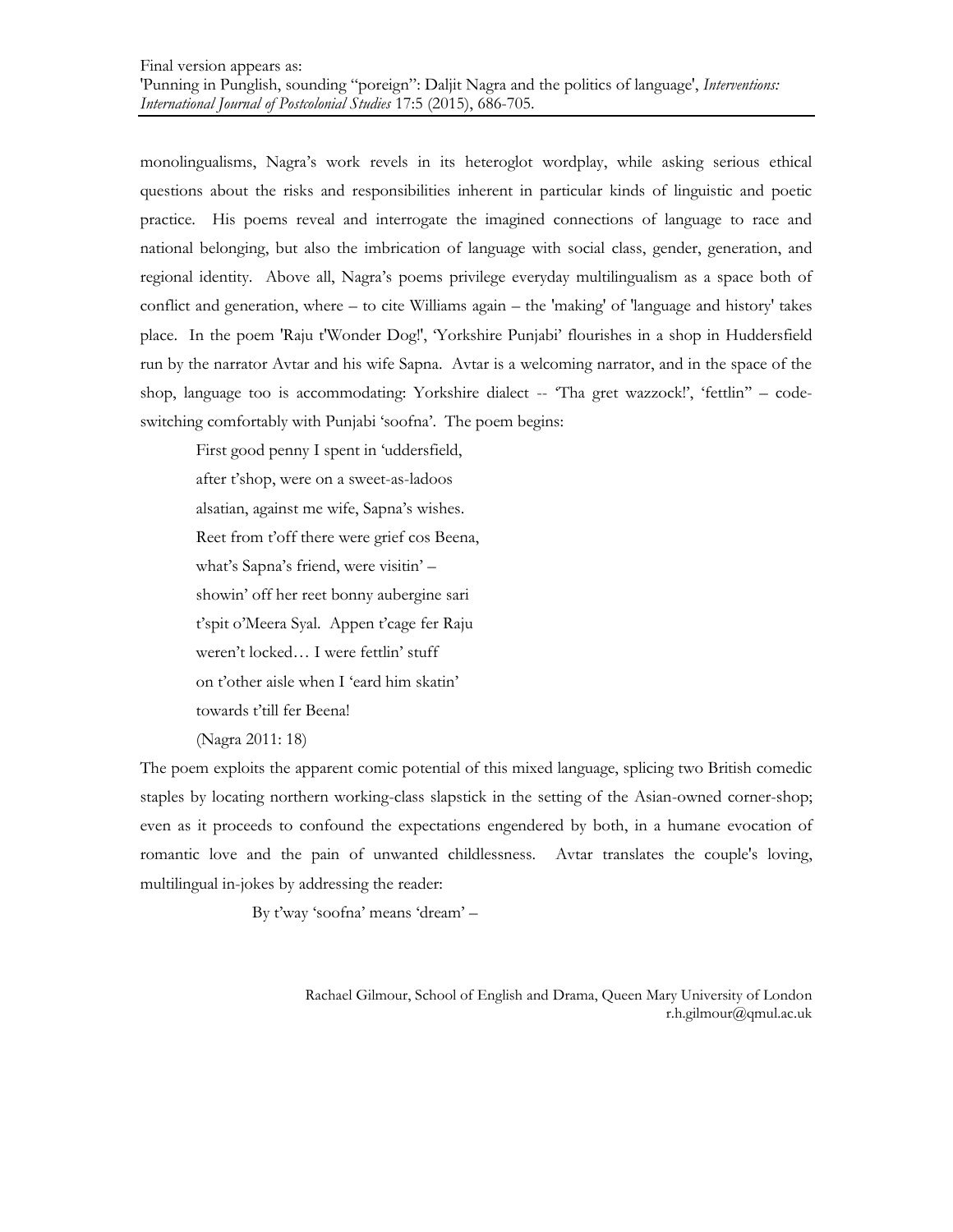a bit like Sapna in't it? That's why Raju and me'll stoop and I'll say: *Sapna, you're me soofna. Why would I do owt like to upset me soofna?* Chucklin' she'll add: *Aah Avtar, you're me avatar.* T'customers'll coo or look reet confused.

(Nagra 2011: 19)

In the confines of Avtar's shop, we see the operations of what Paul Gilroy terms 'conviviality' – an openness and hospitality born of Britain's 'unkempt, unruly, and unplanned multiculture' -- played out in and through language (Gilroy 2004: x). Yet while Gilroy largely privileges London as the laboratory of conviviality, Nagra sets this scene of multilingual generosity and openness in the working-class north of England, where two of Britain's disenfranchised language forms, Yorkshire English and Punjabi, combine in the everyday accommodations of 'Yorkshire Punjabi'.

This is not to suggest any kind of naïve optimism – code switching as linguistic utopia. Avtar's Yorkshire Punjabi is no more straightforwardly 'authentic' than is the language of the speaker of 'Darling and Me!'; and like that poem, this one trades somewhat on the commonplace comedic assumptions accruing to its poetic voice (Raju crashing into a towering 'pink wafer display', the ensuing chaos leaving 'me laffin' too / and t'queue of 'ouse weefs near weein'') before giving way to the more humane and melancholy detailed texture of Avtar's relationship with Sapna. Leaving questions of authenticity aside, the poem's staging of conviviality is notably fragile, uneven, and provisional. Some of Avtar's customers 'coo', others look 'reet confused'; all may eventually desert this space of conviviality for the 'bright lights / o'Morrisons'. Avtar and Sapna's 'failing IVFs', meanwhile, as well as the poem's confinement within the space of the shop, perhaps caution against any easy suggestion that the scene might be readily reproduced. Nevertheless, in its refusal of the conventional distinction between endogamous and exogamous, Yorkshire English as 'local', Punjabi as 'exotic', Nagra makes of language what James Procter has called the 'postcolonial everyday', a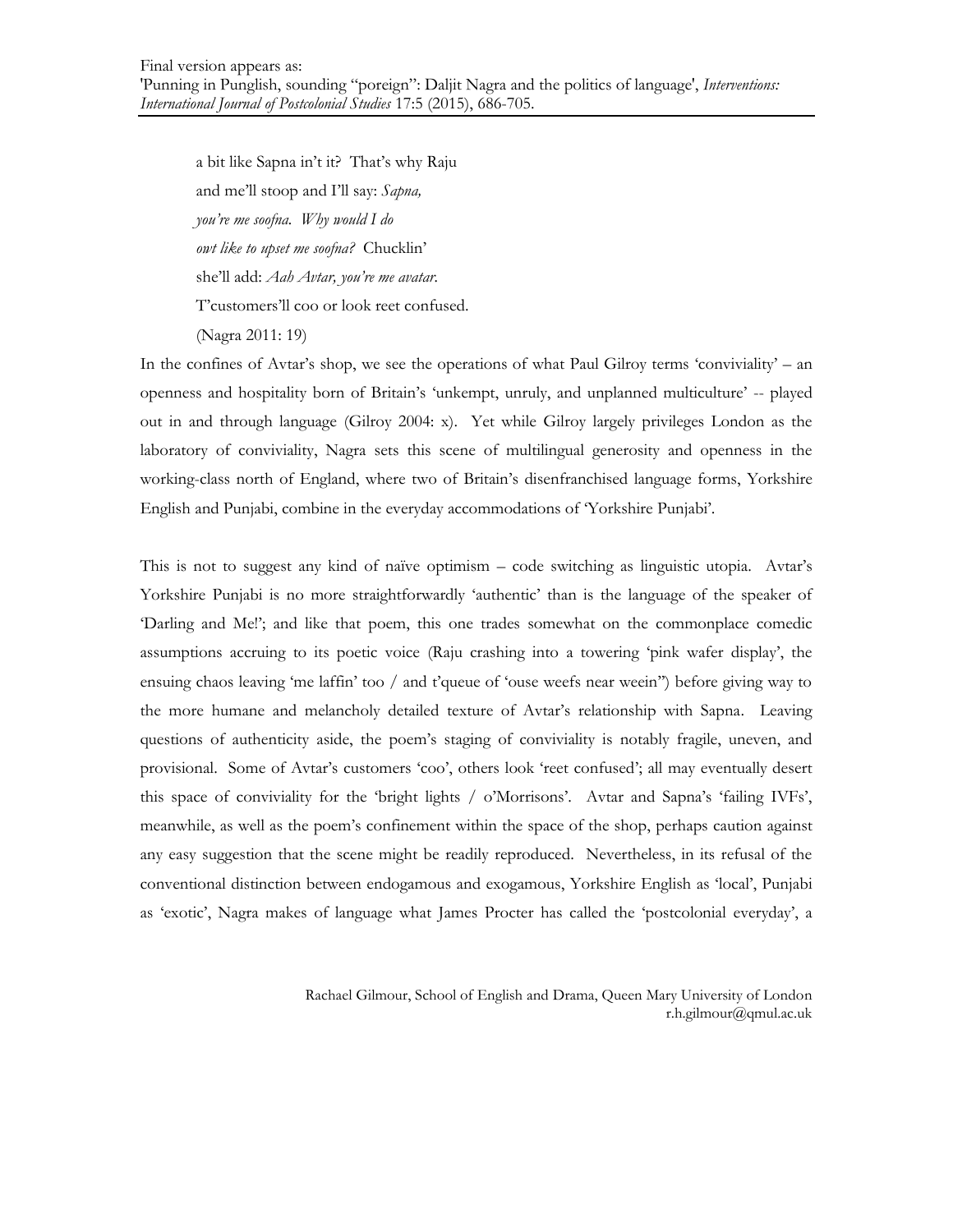quotidian site where the relationship between 'Asianness' and 'Englishness' becomes 'commonsense' and 'taken-for-granted' (Procter 2006). Speaking English 'like a native' looks very different here.

--

# **References**

*Nationality, Asylum and Immigration Act*, 2002 http:www.legislation.gov.uk/ukpga/2002/41/section/1/enacted (accessed 25th July 2012).

Swann Report (1985) *Education for All: The Report of the Committee of Inquiry into the Education of Children from Ethnic Minority Groups,* London: Her Majesty's Stationery Office.

Parekh Report (2000) *The Future of Multi-Ethnic Britain,* Runnymede Trust.

Alladina, Safder (1986) 'Black people's languages in Britain: a historical and contemporary perspective', *Journal of Multilingual and Multicultural Development* 7(5).

Alladina, Safder (1993) 'South Asian Languages in Britain', in Guus Extra and Ludo Verhoeven (eds.) *Immigrant Languages in Europe,* Clevedon: Multilingual Matters, pp. 55-65.

Auden, W H (1937) S*pain [A Poem*], London: Faber.

Bakhtin, Mikhail (1981) 'Discourse in the Novel', in *The Dialogic Imagination: Four Essays*, trans. Caryl Emerson and Michael Holquist, Austin: University of Texas Press, pp. 259-422.

Barkham, Patrick (2007) 'The Bard of Dollis Hill', *The Guardian*, 18th January.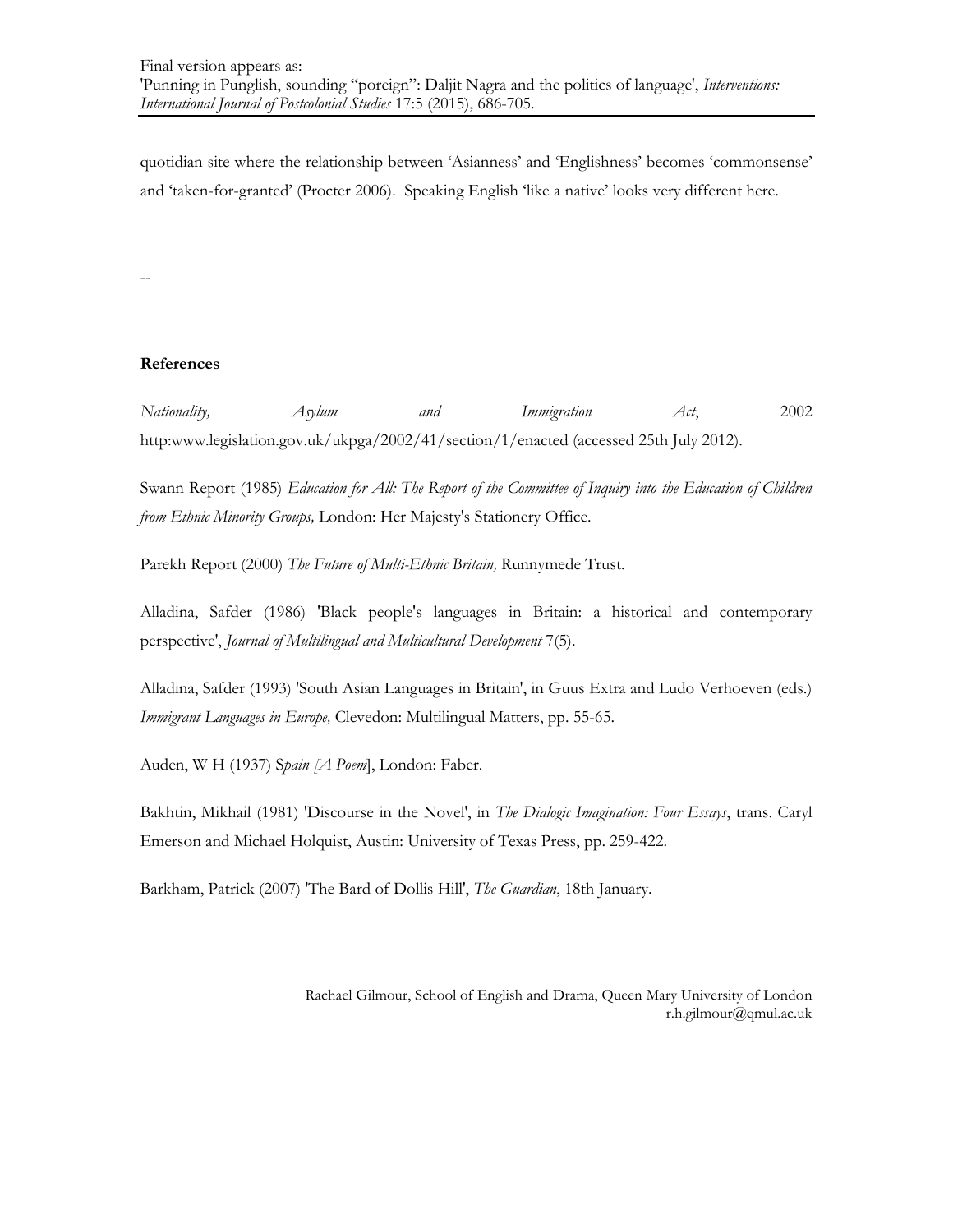Benedictus, Leo (2005) 'Every race, colour, nation and religion on earth', *The Guardian*, 21st January.

Blackledge, Adrian (2002) 'The discursive construction of national identity in multilingual Britain', *Journal of Language, Identity and Education*, 1(1), 67-87.

Blackledge, Adrian (2005) *Discourse and Power in a Multilingual World*, Amsterdam and Philadelphia: John Benjamins.

Bose, Mihir (2006) *Bollywood: A History,* Stroud: Tempus.

Chambers, Claire (2010) '"Meddl[ing] with my type": An interview with Daljit Nagra', *Crossings: Journal of Migration and Culture*, 1, 87-96.

Crown, Sarah (2007) 'A Flighty Mix-Up Country', *The Guardian*, 24th February. http://www.guardian.co.uk/books/2007/feb/24/featuresreviews.guardianreview25 [accessed 2nd August 2012].

Derrida, Jacques (1998) *Monolingualism of the Other; Or, The Prosthesis of Origin*, trans. Patrick Mensah, Stanford: Stanford University Press.

Eliot, T S (1949) *The Waste Land and Other Poems*, London: Faber.

Gilroy, Paul (2002) *There Ain't No Black in the Union Jack*, 2nd ed, London: Routledge.

Gilroy, Paul (2004) *After Empire: Melancholia or convivial culture?*, London and New York: Routledge.

Grew, Tony (2012) 'Eric Pickles: Keep the Faith', *The House*, 9th March. http://www.politicshome.com/uk/article/48272/?edition\_id=998 [accessed 26th June 2012].

Huggan, Graham (2001) *The Postcolonial Exotic: Marketing the Margins*, London and New York: Routledge.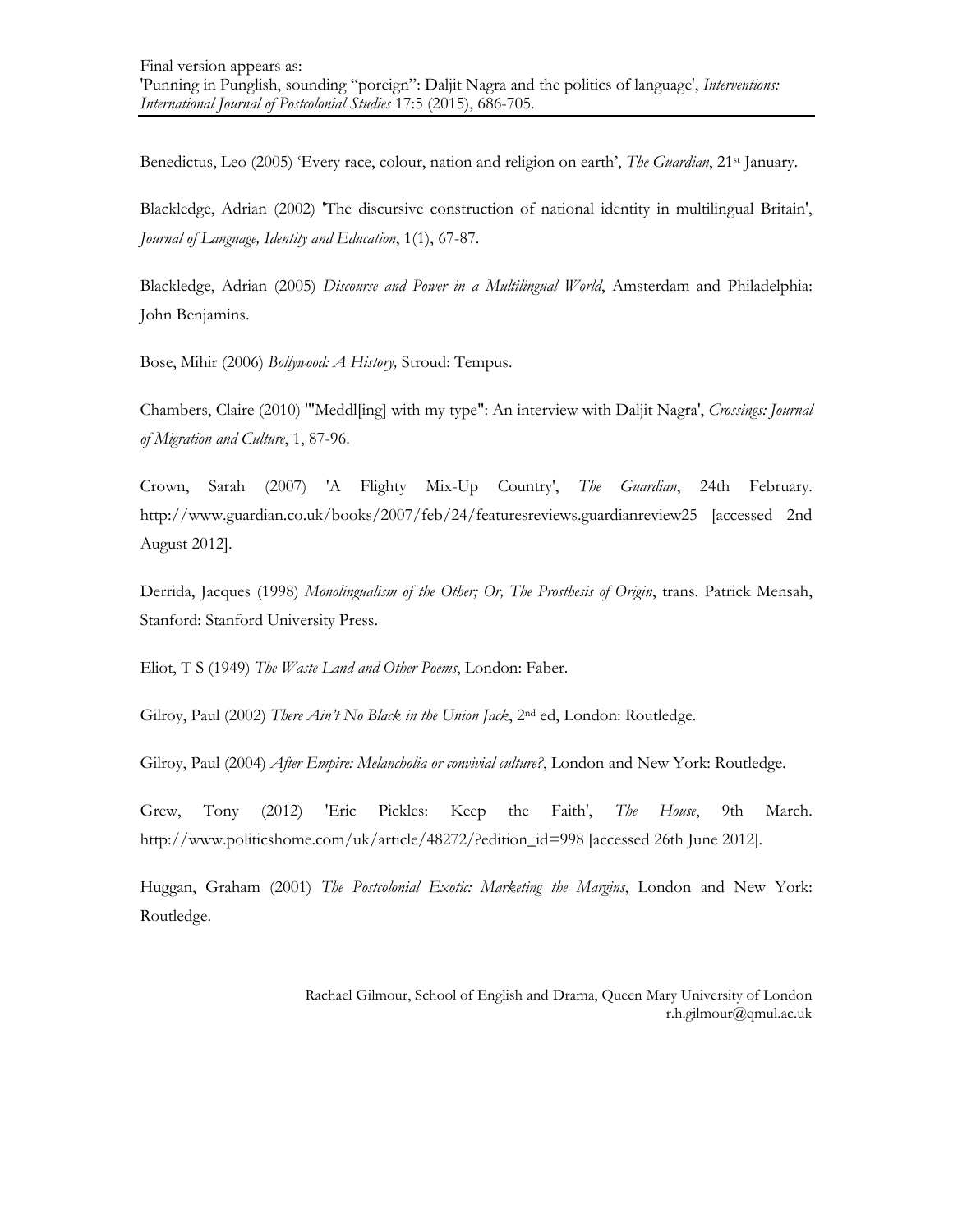Mandair, Arvind (2009) *Religion and the Specter of the West: Sikhism, India, Postcoloniality, and the Politics of Translation,* New York: Columbia University Press.

Miller, Joshua L (2011) *Accented America: The cultural politics of multilingual modernism,* Oxford and New York: Oxford University Press.

Nagra, Daljit (2007) *Look We Have Coming to Dover!,* London: Faber.

Nagra, Daljit (2011) *Tippoo Sultan's Incredible White-Man-Eating Tiger-Toy Machine!!!, London: Faber.* 

Nagra, Daljit (2012) *'Hobson-Jobson*: A Very English Dictionary', BBC Radio 4, 13th July. Podcast can be found at:<http://www.bbc.co.uk/programmes/b01kksr0>

Nayar, Pramod K (2012) *Colonial Voices: The Discourses of Empire*, Oxford: Wiley-Blackwell.

O'Grady, Sarah (2013) 'Migrants Shun the English Language', *Daily Express*, 31st January.

Orwell, George (1940) *Inside the Whale and other essays*, London: Gollancz.

Procter, James (2006) 'The Postcolonial Everyday', *New Formations* 58, 62-80.

Schneider, Britta (2005) *Linguistic Human Rights and Migrant Languages,* Frankfurt: Peter Lang.

United Kingdom Border Agency (2010) 'SET17 – English Language Requirement'. http://www.ukba.homeoffice.gov.uk/policyandlaw/guidance/ecg/set/set17/ [accessed 20th March 2013].

Walcott, Derek (1986) *Collected Poems 1948-1984,* New York: Noonday.

Watt, Nichola (2012) 'Eric Pickles warns of non-English-speaking 'sub-class' in UK', *Guardian*, 8th March. http://www.guardian.co.uk/politics/2012/mar/08/eric-pickles-english-sub-class [accessed